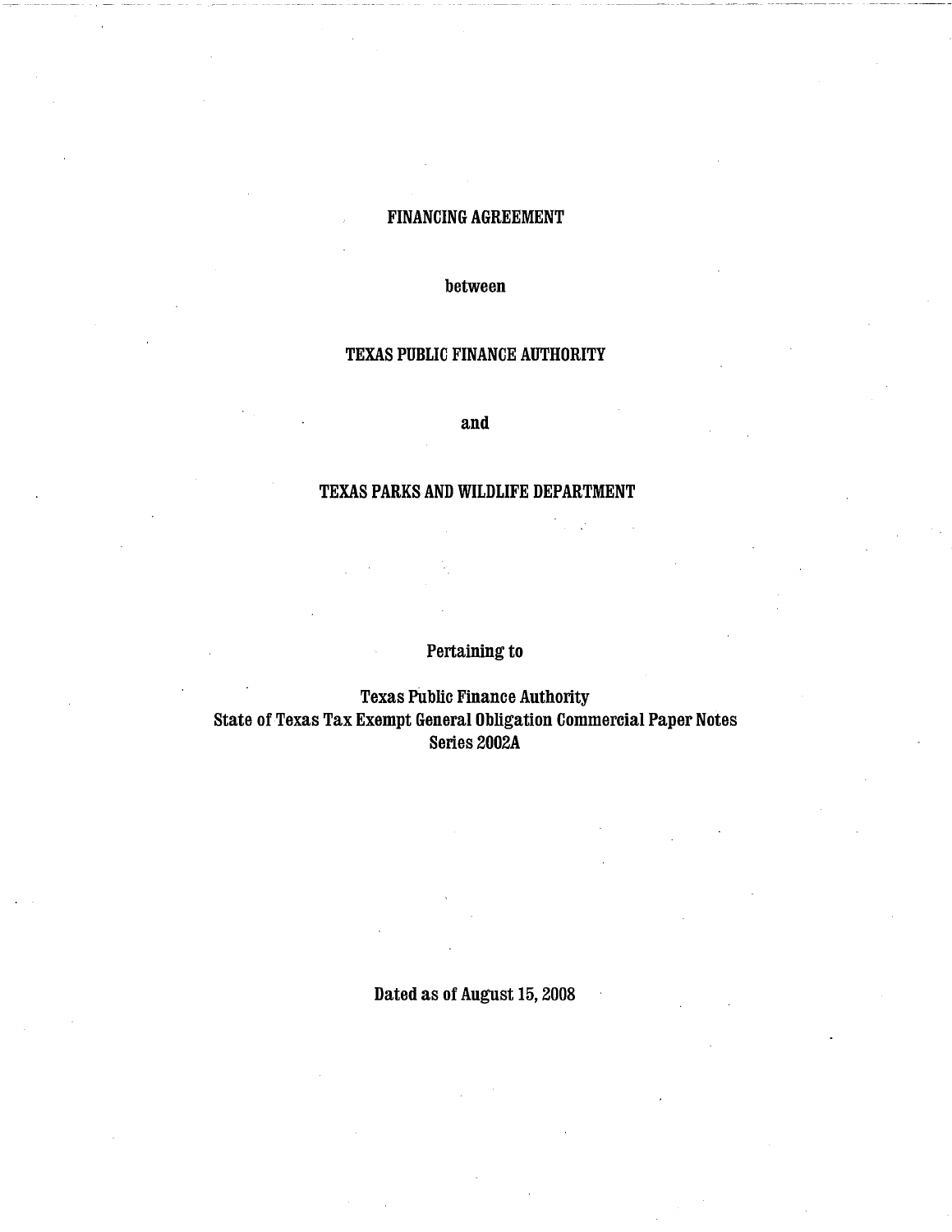# **CONTENTS**

Page Number

| <b>ARTICLE I</b>    |                                                              |  |
|---------------------|--------------------------------------------------------------|--|
| Section 1.01        |                                                              |  |
| Section 1.02        |                                                              |  |
| Section 1.03        |                                                              |  |
| <b>ARTICLE II</b>   |                                                              |  |
| Section 2.01        |                                                              |  |
| Section 2.02        | General Representations and Warranties of Qualified Agency 4 |  |
| <b>ARTICLE III</b>  |                                                              |  |
| <b>Section 3.01</b> |                                                              |  |
| Section 3.02        |                                                              |  |
| Section 3.03        |                                                              |  |
| Section 3.04        |                                                              |  |
| Section 3.05        |                                                              |  |
| Section 3.06        |                                                              |  |
| Section 3.07        |                                                              |  |
| Section 3.08        |                                                              |  |
| Section 3.09        |                                                              |  |
| Section 3.10        |                                                              |  |
| <b>Section 3.11</b> |                                                              |  |
| Section 3.12        |                                                              |  |
| <b>ARTICLE IV</b>   |                                                              |  |
| <b>Section 4.01</b> |                                                              |  |
| Section 4.02        |                                                              |  |
| Section 4.03        |                                                              |  |
| Section 4.04        |                                                              |  |
| Section 4.05        |                                                              |  |
| <b>ARTICLE V</b>    |                                                              |  |
| Section 5.01        |                                                              |  |
| Section 5.02        |                                                              |  |
| Section 5.03        |                                                              |  |
| Section 5.04        |                                                              |  |
| Section 5.05        |                                                              |  |
| Section 5.06        |                                                              |  |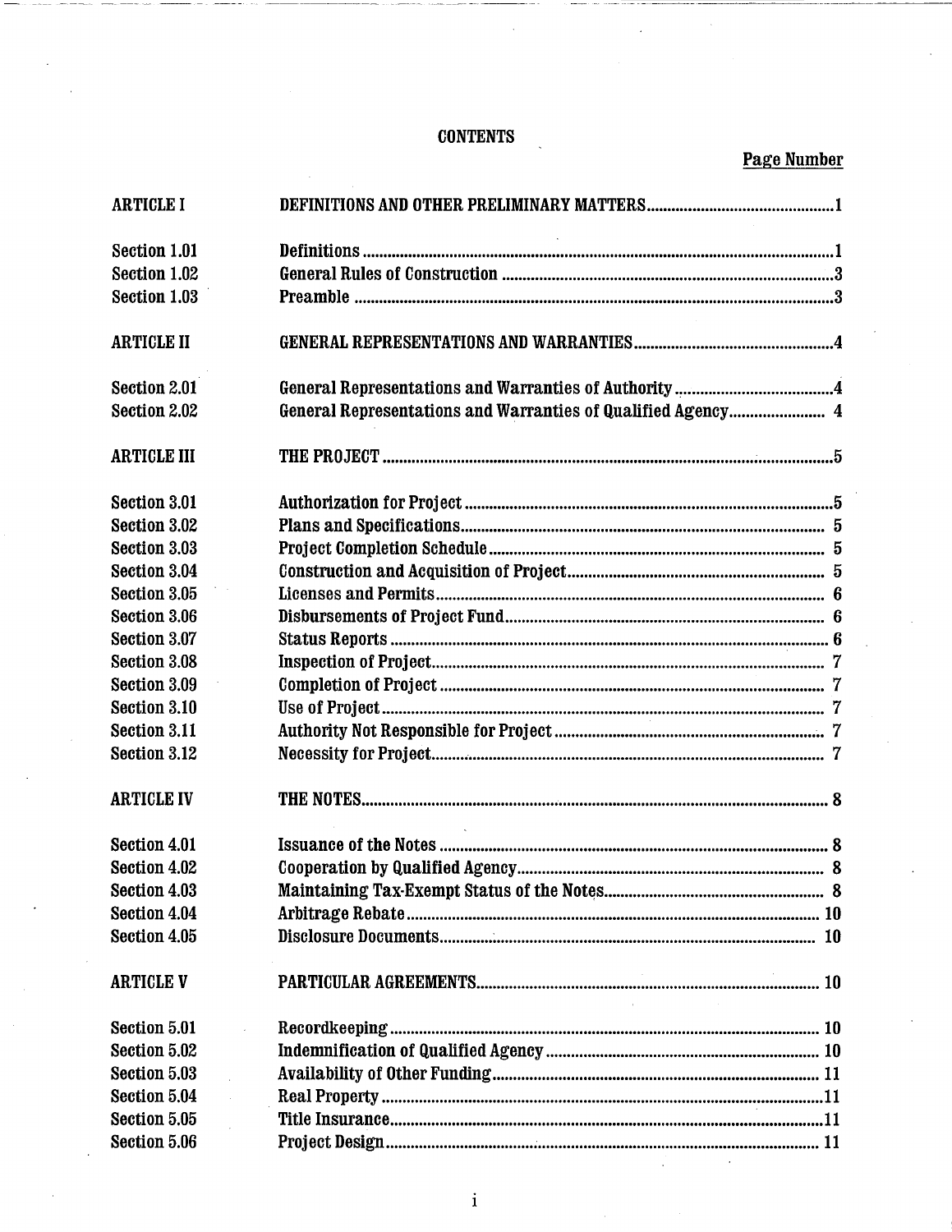| <b>ARTICLE VI</b> |  |  |  |
|-------------------|--|--|--|
| Section 6.01      |  |  |  |
| Section 6.02      |  |  |  |
| Section 6.03      |  |  |  |
| Section 6.04      |  |  |  |
| Section 6.05      |  |  |  |
| Section 6.06      |  |  |  |
| Section 6.07      |  |  |  |
| Section 6.08      |  |  |  |

 $\ddot{\mathbf{i}}$ 

--~~---~--- -~ -------------------

# **EXECUTION**

| EXHIBIT A | <b>Description of the Project</b>        |
|-----------|------------------------------------------|
| EXHIBIT B | <b>Project Completion Schedule</b>       |
| EXHIBIT C | <b>Governmental Project Approvals</b>    |
| EXHIBIT D | Form of Disbursement Certificate         |
| EXHIBIT E | <b>Monthly Status Report Information</b> |
| EXHIBIT F | Form of Project Completion Certificate   |
|           |                                          |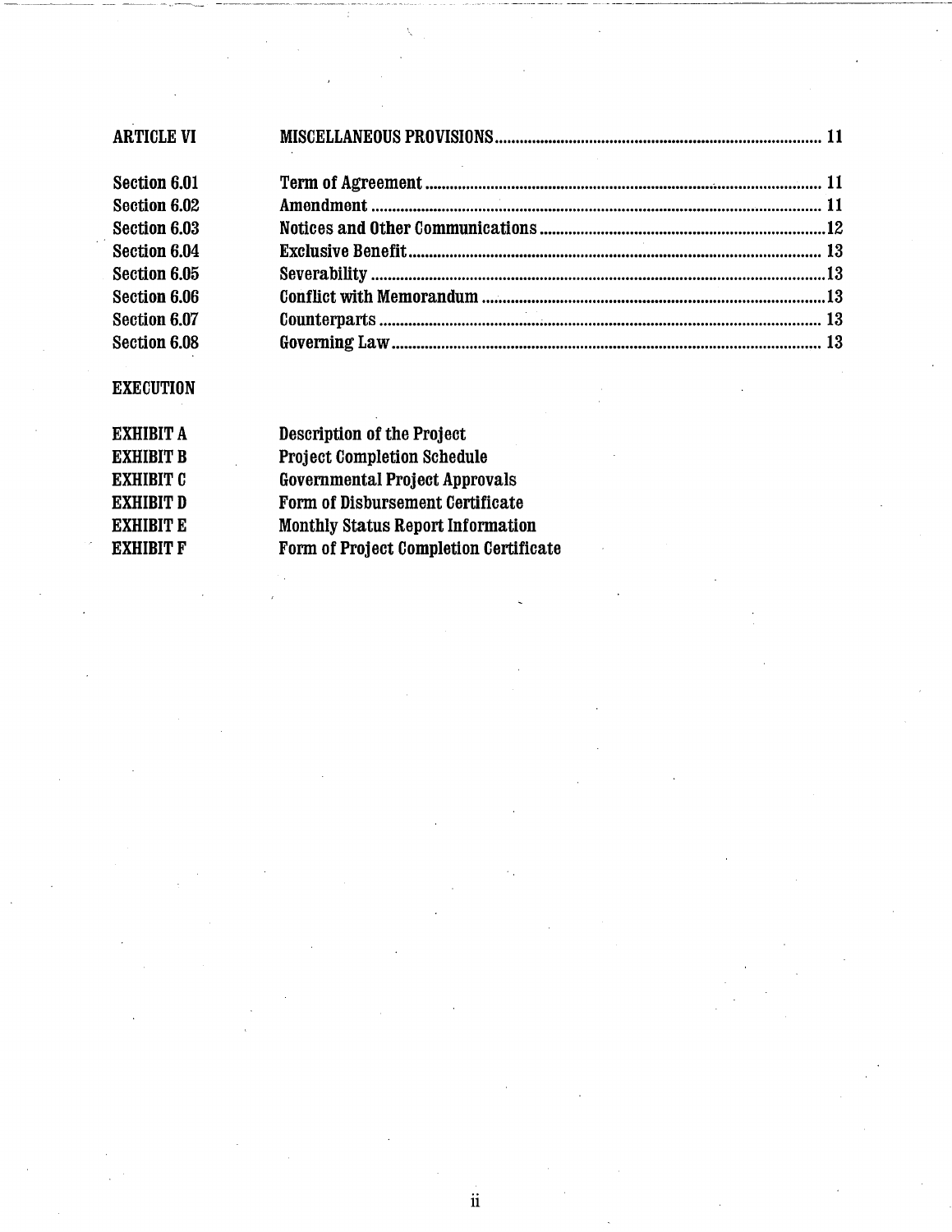## FINANCING AGREEMENT

THIS FINANCING AGREEMENT, dated as of August 15, 2008, between the TEXAS PUBLIC FINANCE AUTHORITY (the "Authority") and the TEXAS PARKS AND WILDLIFE DEPARTMENT (the "Qualified Agency");

-------- ----------- -- ------ ----·---------·---· ------------

#### WITNESSETH:

WHEREAS, the Authority is authorized by law to provide financing of certain facilities for agencies of the State of Texas through the issuance of commercial paper notes;

WHEREAS, one or more projects of the Qualified Agency have been authorized in appropriations by the Legislature of the State of Texas;

WHEREAS, the parties desire to provide for the financing by the Authority of certain facilities for the Qualified Agency;

NOW, THEREFORE, in consideration of the premises the parties hereto agree as follows:

#### ARTICLE I

## DEFINITIONS AND OTHER PRELIMINARY MATTERS

SECTION 1.01. Definitions.

Except as otherwise provided in this Financing Agreement, the capitalized terms in this Financing Agreement shall have the meanings specified in this section unless the context requires otherwise.

*Agency Act·* Texas Parks and Wildlife Code and other statutes of the State of Texas pursuant to which the Qualified Agency operates.

*Appropriation Act·HBl,* Acts, 80th Legislature, Regular Session, (2007) and any other act of the Legislature appropriating funds for the Project to the Qualified Agency.

*Authority* · the Texas Public Finance Authority or any successor thereto.

*Authority Regulations·* the regulations of the Authority in Part X, Title 34; Texas Administrative Code.

*Authorized Agency Representative* ·the chief administrative officer of the Qualified Agency or any member of the staff of the Qualified Agency designated by the chief administrative officer or by the governing body of the Qualified Agency as an authorized representative.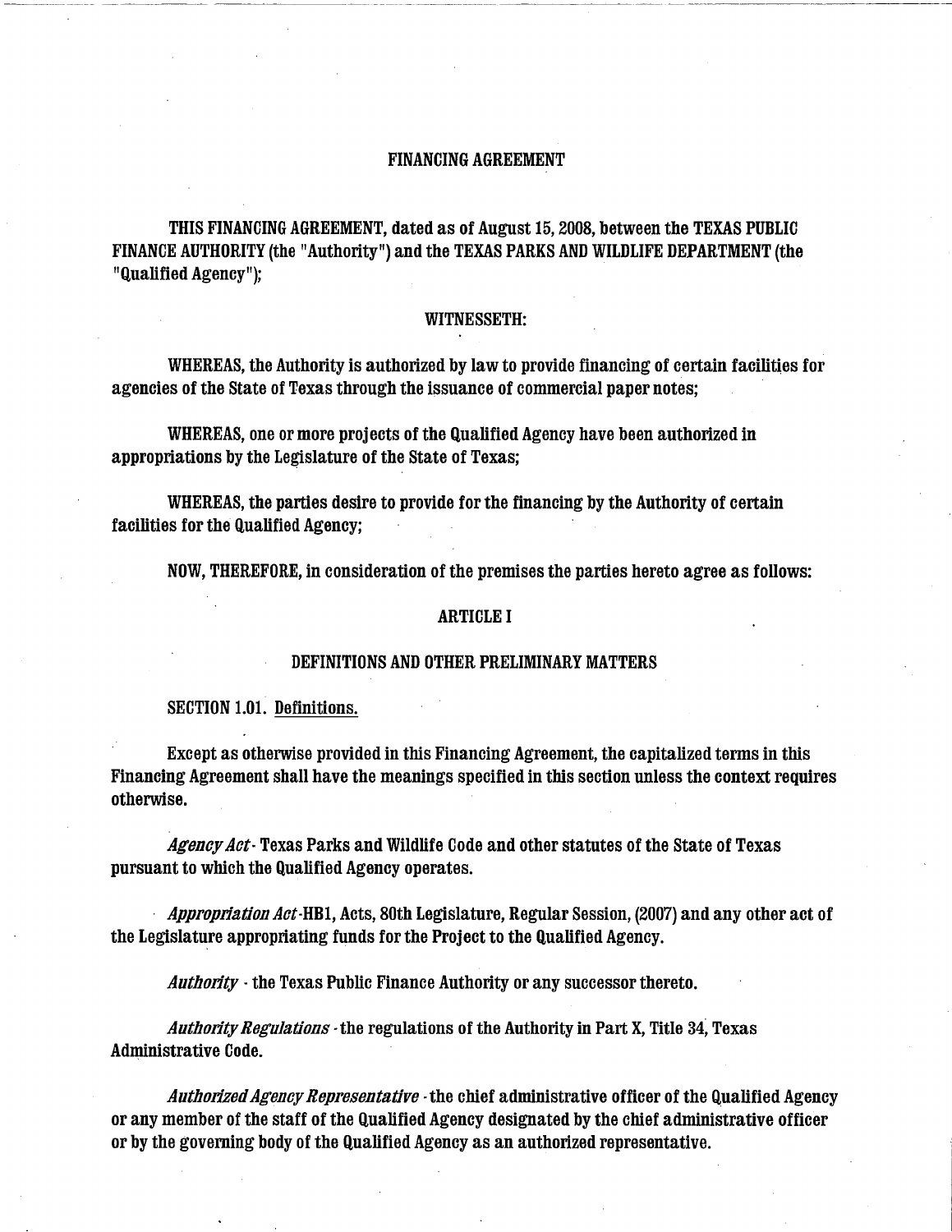Authorizing Law- collectively, TEX. CONST. art. III, 50-f and Chapter 1232, Texas Government Code, as amended.

Board - the board of directors of the Authority.

---~ ~-~-·~ -------------

Bond Counsel - any law firm that is engaged by the Authority to render services to the Authority as bond counsel.

Business Day - any day that the Authority, the Qualified Agency, and the Comptroller are required by law to be open for business.

Closing - with respect to each sale of Notes, the concurrent delivery of such Notes to, or upon the order of, the initial purchaser(s) in exchange for payment therefor.

Closing Date ·the date of a Closing.

 $\emph{Code}$  -the Internal Revenue Code of 1986, as amended, together with all published regulations promulgated thereunder and revenue rulings with respect thereto by the United States Treasury Department or the Internal Revenue Service.

Comptroller-the Comptroller of Public Accounts of the State.

Costs of Issuance - the "costs of issuance," if any, as defined in the Authority Regulations, incurred in connection with the issuance of the Notes.

Disbursement Certificate - a certificate of the Authorized Agency Representative for the disbursement of funds from the Project Fund, in substantially the form of Exhibit D of this Financing Agreement.

Disclosure Documents - collectively, the Offering Memorandum and any amendments thereto.

Event of Taxability· any act or omission that could adversely affect the excludability of the interest on any Note from the gross income of the owner of the Note.

**Executive Director** - the Executive Director of the Authority, or any member of the staff of the Authority authorized by the Board to perform the duties of the Executive Director.

Facility Contract- any contract, entered into by the Qualified Agency for the design, engineering, acquisition, construction, equipping, repair, or renovation of any facilities financed for the Qualified Agency in whole or part with proceeds of any Notes issued by the Authority.

Financing Agreement - this Financing Agreement, and any amendments hereto.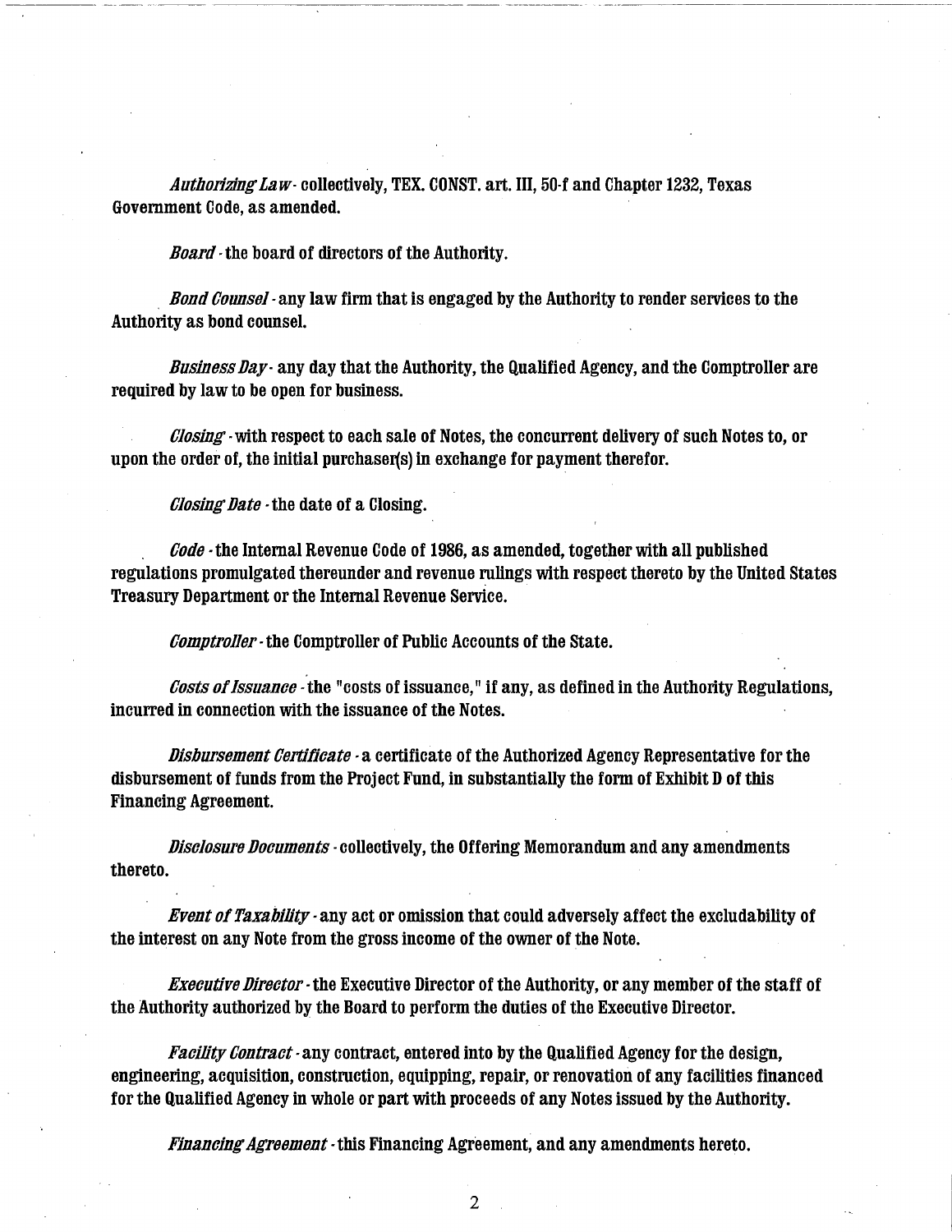Interest and Sinking Fund- the fund by that name created pursuant to the Resolution.

Legislature -the Legislature of the State.

Memorandum- the Memorandum of Understanding, dated as of October 3, 2002, between the Authority and the Qualified Agency, and any amendments thereto.

Notes - any obligations issued by the Authority from time to time to finance or refinance the Project.

Offering Memorandum - the final official disclosure document authorized by the Authority to be used in connection with the sale of the Notes.

Plans and Specifications - the plans and specifications for the Project Component(s), as amended or supplemented.

Project- collectively, the Project Components, as set forth on Exhibit A of this Financing Agreement.

Project Completion Amount-the aggregate amount of the cost of all of the Project Components, as set forth in Exhibit A of this Financing Agreement.

Project Completion Certificate  $\cdot$  a certificate of an Authorized Agency Representative to the effect that the Project has been completed, in substantially the form of Exhibit F of this Financing Agreement.

Project Completion Date - the date that the Project is completed, as certified in the Project Completion Certificate.

Project Completion Schedule - the schedule projecting the rate of expenditure of proceeds of the Notes for the payment of Project Costs set forth in Exhibit B of this Financing Agreement.

Project Component - each respective item (or part of an item) in the Appropriation Act that has been approved to be financed with proceeds of the Notes, as described in Exhibit A of this Financing Agreement.

**Project Costs - any costs associated with the Project that are authorized under the** Authorizing Law and Authority Regulations and Chapter 1207, Texas Government Code to be paid with the proceeds of the Notes.

Project Financing Documents - collectively, all documents furnished by the Qualified Agency to the Authority in connection with the financing of the Project and issuance of the Notes, including (without limitation) the Memorandum, the Request for Financing, this Financing Agreement, each Disbursement Certificate, and the Project Completion Certificate.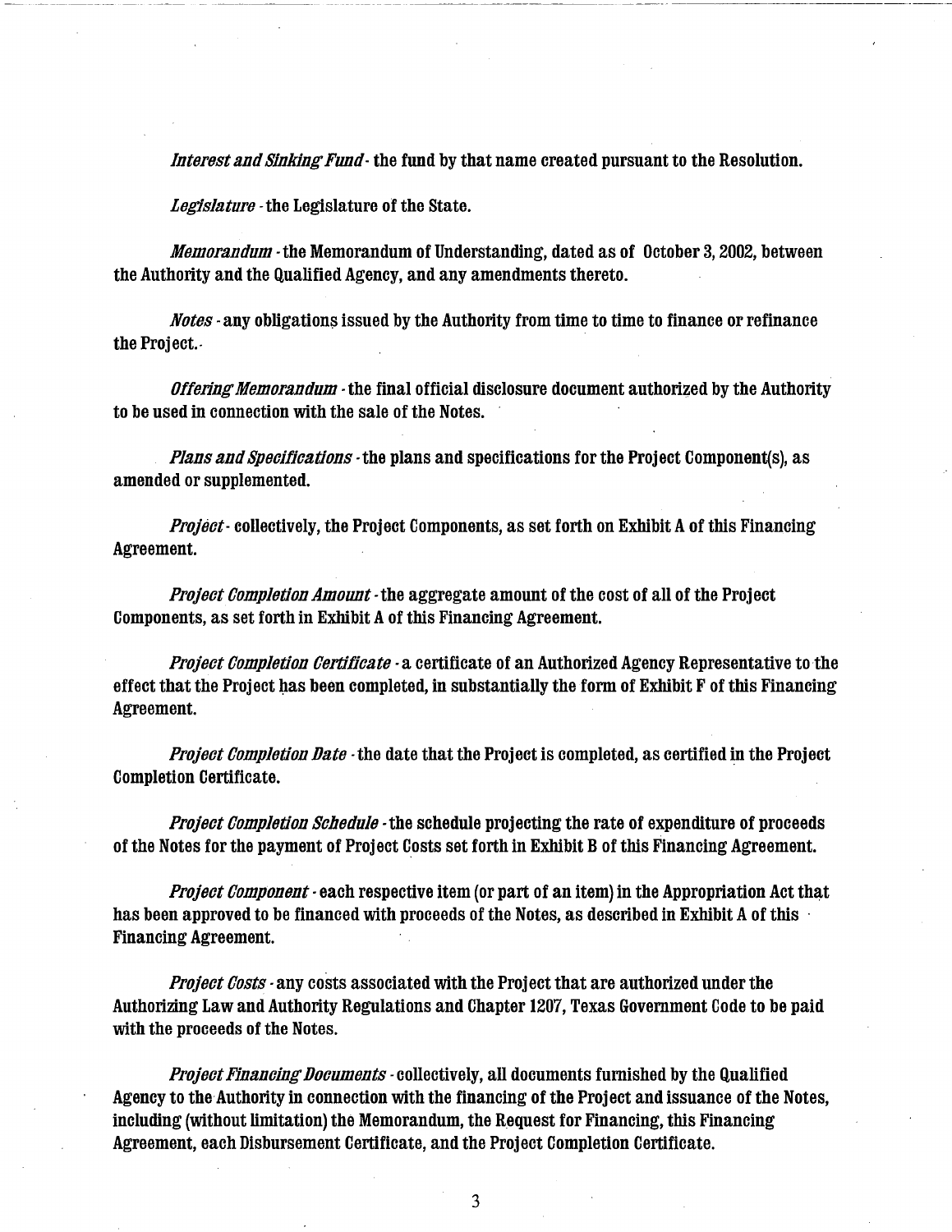Project Fund · the fund by that name created pursuant to the Resolution.

Qualified Agency· the "Qualified Agency" as defined in the preamble of this Financing Agreement or any successor thereto.

Request for Financing - the letter or other communication from the Qualified Agency to the Authority requesting financing for the Project, and any supplements thereto.

Resolution · the resolution of the Authority pursuant to which the Notes are authorized to ·be issued, and any amendments and supplements thereto.

State ·the State of Texas.

Comptroller· the State Comptroller of the State of Texas, or any successor thereto.

SECTION 1.02. General Rules of Construction.

(a) A capitalized term used in this Financing Agreement that is not defined herein and that is defined in the Resolution shall have the meaning assigned to it in the Resolution.

(b) Whenever in this Financing Agreement the context requires:

 $(1)$  a reference to the singular number includes the plural and vice versa; and

(2) a word denoting gender includes the masculine, feminine, and neuter.

(c) The table of contents and the titles given to any article or section of this Financing Agreement are for convenience only and are not intended to modify the article or section.

## SECTION 1.03. Preamble.

The statements and findings in the preamble of this Financing Agreement are hereby adopted and made a part of the Financing Agreement.

### ARTICLE II

### GENERAL REPRESENTATIONS AND WARRANTIES

SECTION 2.01. General Representations and Warranties of Authority.

The Authority represents and warrants as follows:

(1) the Authority is a validly existing agency of the State of Texas authorized to operate under the Texas Public Finance Authority Act;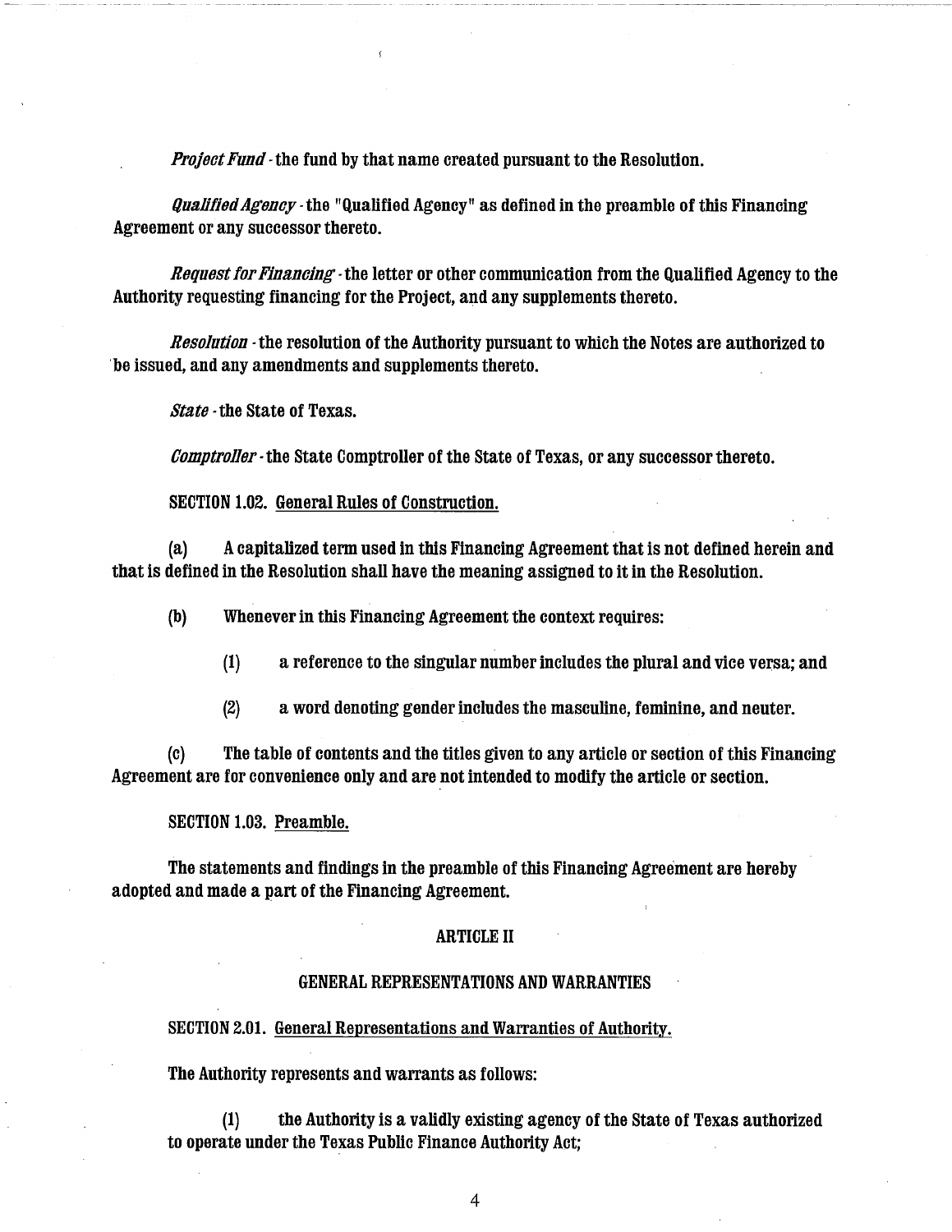(2) the Authority has full power and authority to execute and deliver this Financing Agreement, perform its obligations thereunder, and carry out the transactions contemplated hereby;

(3) the Authority has duly authorized the execution and delivery of this Financing Agreement and the performance of its obligations thereunder;

(4) the execution and delivery of this Financing Agreement, the consummation of the transactions contemplated hereby, the performance of its obligations hereunder, and the compliance with the terms hereof by the Authority will not conflict with, or constitute a default under, any law (including administrative rule), judgment, decree, order, permit, license, agreement, mortgage, lease, or other instrument to which the Authority is subject or by which it is bound;

(5) the Authority has full power and authority to issue the Notes, to cause funds to be made available to finance the Project in accordance with the Resolution and this Financing Agreement and to perform its obligations under the Resolution.

SECTION 2.02. General Representations and Warranties of Qualified Agency.

The Qualified Agency represents and warrants, as follows:

(1) the Qualified Agency is a validly existing agency of the State authorized to operate under the Agency Act;

(2) the Qualified Agency has full power and authority to execute and deliver the Project Financing Documents, perform its obligations thereunder, and carry out the transactions contemplated thereby;

(3) the Qualified Agency has duly authorized the execution and delivery of the Project Financing Documents and the performance of its obligations thereunder;

(4) the execution and delivery of the Project Financing Documents, the consummation of the transactions contemplated thereby, the performance of its obligations thereunder, and the compliance with the terms thereof by the Qualified Agency will not conflict with, or constitute a default under, any law (including administrative rule), judgment, decree, order, permit, license, agreement, mortgage, lease, or other instrument to which the Qualified Agency is subject or by which the Qualified Agency or any of its property is bound;

(5) the Qualified Agency is not in violation of any law, which violation could adversely affect the consummation of the transactions contemplated by the Project Financing Documents; and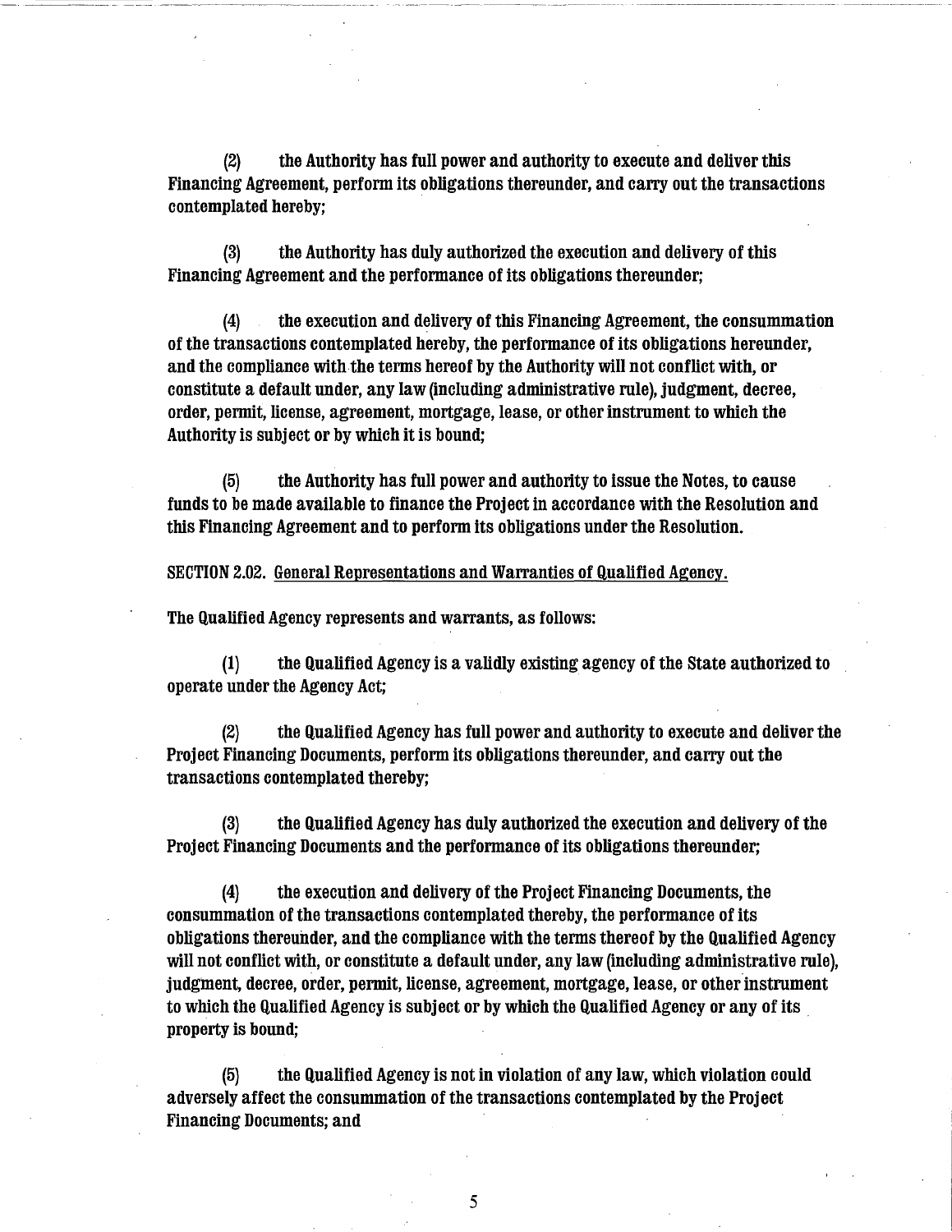(6) this Financing Agreement is the legal, valid, and binding obligation of the Qualified Agency, in accordance with its terms.

## ARTICLE III

#### THE PROJECT

### SECTION 3.01. Authorization for Project.

(a) The Qualified Agency represents that the Project has been authorized by the Legislature in the Appropriation Act or other act, and that all of the Project Costs to be paid with proceeds of the Notes will be incurred for the acquisition, construction, equipping, major repair, or renovation of facilities and will otherwise be lawful expenditures of the Qualified Agency.

(b) The Qualified Agency represents that the description of each Project Component set forth in Exhibit A to this Financing Agreement is accurate.

#### SECTION 3.02. Plans and Specifications.

(a) The Qualified Agency shall cause the Plans and Specifications to be prepared and shall maintain the Plans and Specifications with its official records.

(b) The Authority and its authorized agents may inspect the Plans and Specifications at reasonable times.

SECTION 3.03. Project Completion Schedule.

(a) As of a Closing Date which relates to funding all or a portion of, among other things, the Project, the Qualified Agency reasonably expects that the Project Completion Amount will be expended within the time periods set forth in Exhibit-B hereto. The Qualified Agency represents that it is not aware of any fact or circumstance that could cause the entire Project Completion Amount not to be expended as set forth in the Project Completion Schedule, as amended from time to time.

(b) Promptly upon becoming aware of any circumstances that will result in a deviation from Exhibit B hereto of 10% of the Project Completion Amount or more, the Qualified Agency shall notify the Executive Director of the amount and nature of such deviation.

(c) Promptly upon becoming aware of any circumstances that will result in the expenditure for Project Costs in any "Expenditure Period" (as set forth in Exhibit B hereto) of an aggregate amount that is less than the amount set forth in Exhibit B hereto for such Expenditure Period, the Qualified Agency shall notify the Executive Director of (1) such aggregate expenditure amount, and (2) the reason(s) that such expenditure amount will be less than the amount set forth in Exhibit B hereto.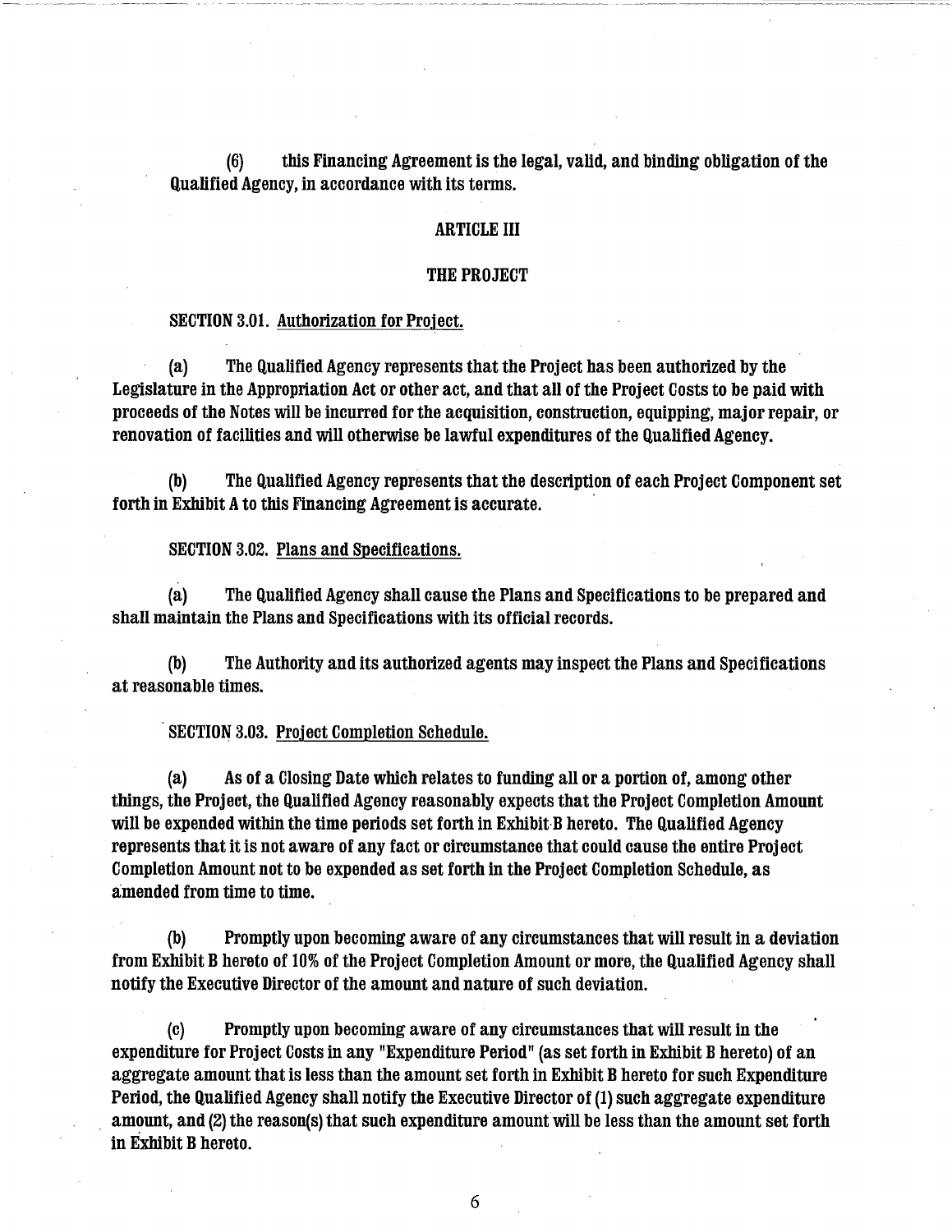#### SECTION 3.04. Construction and Acquisition of Project.

(a) The Qualified Agency shall cause the acquisition, construction, equipping, repair, and/or renovation of the Project to be completed with due diligence substantially in accordance with the Plans and Specifications and in a good and workman-like manner.

(b) The Qualified Agency represents that at least 80 percent of the Project Completion Amount will be expended to pay Project Costs constituting expenditures for the construction, reconstruction, or rehabilitation of the Project.

(c) The Qualified Agency may shift its use of proceeds among Project Components to the extent permitted by law so long as such shift of use does not constitute an Event of Taxability. The Authority may obtain or require the Qualified Agency to obtain an opinion of Bond Counsel regarding taxability.

SECTION 3.05. Licenses and Permits.

The Qualified Agency represents that it has obtained all necessary licenses, permits, and other governmental approvals necessary to complete the Project, except for those (if any) described in Exhibit C to this Financing Agreement.

SECTION 3.06. Disbursements of Project Fund.

(a) The Qualified Agency may cause disbursements to be made from the related account of the Project Fund in accordance with contracts for the Project, this Financing Agreement, the Resolution, and the Funds Management Agreement.

(b) The Qualified Agency acknowledges that the Project Fund may be applied in accordance with the Resolution for purposes other than the payment of Project Costs.

(c) The Qualified Agency acknowledges and agrees that interest earned in funds contained in the related account of the Project Fund may, pursuant to the limitations and subject to the terms set out in the Funds Management Agreement, be used to pay interest payments, if any, on the Notes.

(d) To obtain a disbursement of funds from the related account of the Project Fund for the payment of Project Costs, the Qualified Agency shall submit to the Authority, not later than the Business Day immediately preceding the disbursement date, a properly completed Disbursement Certificate. Subject to Subsection (e) of this section, upon determining that the submitted Disbursement Certificate has been properly completed, the Executive Director shall cause the . Comptroller to transfer funds in the Project Fund to the appropriate fund(s) of the Qualified Agency in the amount(s) set forth in the Disbursement Certificate. The Qualified Agency shall apply the funds so transferred to the payment of Project Costs.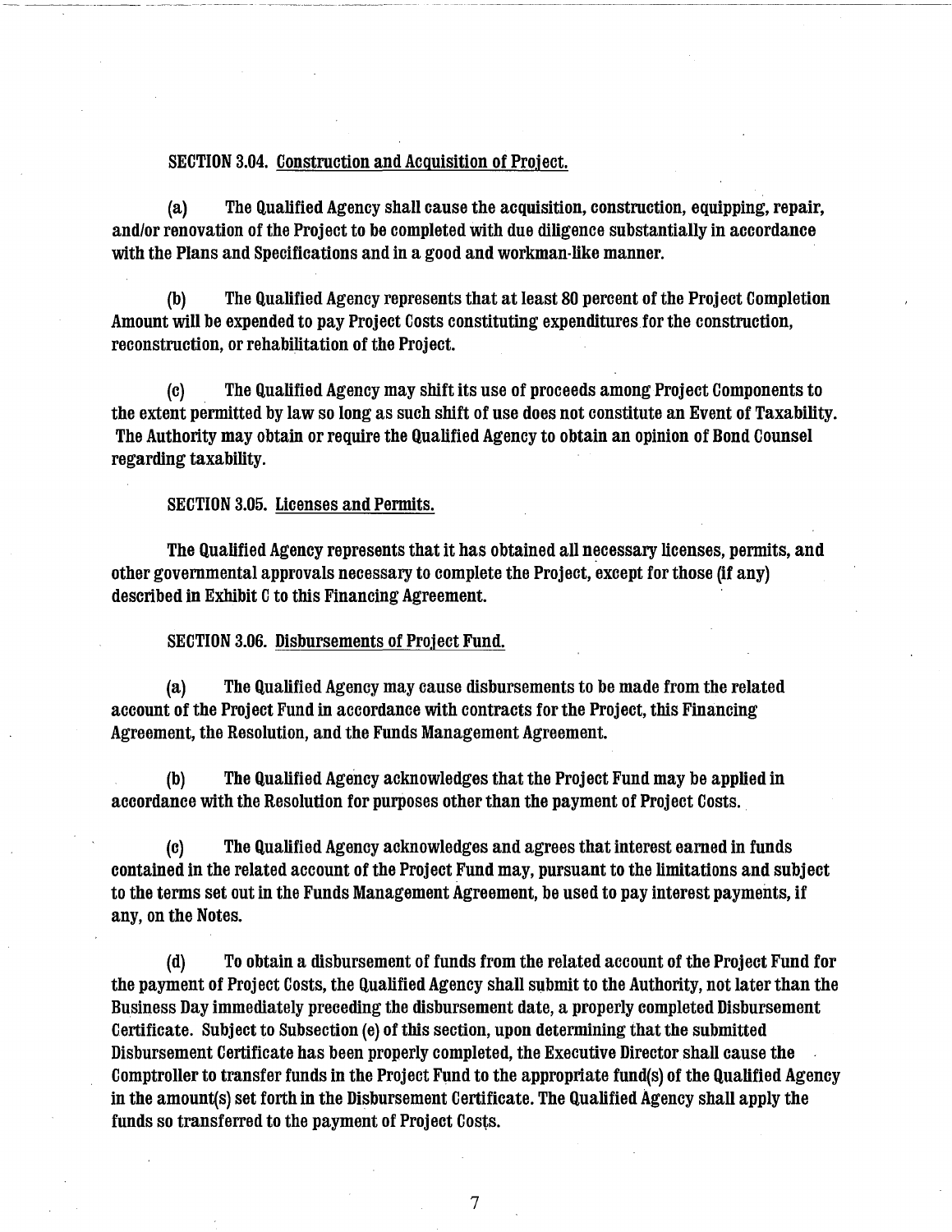(e) Disbursements from the related account of the Project Fund for the payment of Project Costs shall not exceed, in the aggregate, the Project Completion Amount without the prior approval of the Executive Director (which approval shall be based on availability of funds and legal authorization).

... ·-·- ····----~~------··-·-·---~------ --~--~

(f) Before a disbursement from the related account of the Project Fund may be made with respect to any Project Component in excess of the estimated cost of such component shown on Exhibit A of this Financing Agreement, the Qualified Agency shall give notice to the Executive Director identifying such Project Component and stating the amount of such excess.

(g) In the event that the Authority determines that the Qualified Agency has breached any material representation, warranty, or agreement in this Financing Agreement, the Authority, in its discretion, may suspend further disbursement of the related account of the Project Fund if, in the opinion of the Texas Attorney General (1) such suspension is lawful, and (2) such breach constitutes a breach of this Financing Agreement. Such suspension may commence not sooner than the 30th day after the date of delivery to an Authorized Agency Representative of notice of such suspension, and may continue until such breach is cured or is waived by the Executive Director. If such breach is not cured or waived within 90 days after the date such suspension commenced, the Authority may apply any remaining funds in the related account of the Project Fund allocated to the payment of Project Costs in the manner permitted by the Resolution and law.

(h) To the extent required by law, the Qualified Agency has submitted a master plan for construction of its facilities and shall periodically revise the master plan in accordance with such law.

### SECTION 3.07. Status Reports.

Not later than the  $15<sup>th</sup>$  day of each month, through the month following the month in which the Project Completion Date occurs, the Qualified Agency shall prepare and deliver to the Executive Director a status report, containing the information set forth in Exhibit E to this Financing Agreement, covering the preceding calendar month. At other times (whether before or after the Project Completion Date), the Qualified Agency shall provide the Executive Director, upon request, with any information available to the Qualified Agency regarding the expenditure of funds disbursed to the Qualified Agency from the related account of the Project Fund or the condition or use of the Project.

### SECTION 3.08. Inspection of Project.

The Authority and its authorized agents, at reasonable times before and after completion of the Project, may enter on and inspect the Project and examine any records of the Qualified Agency relating to the Project.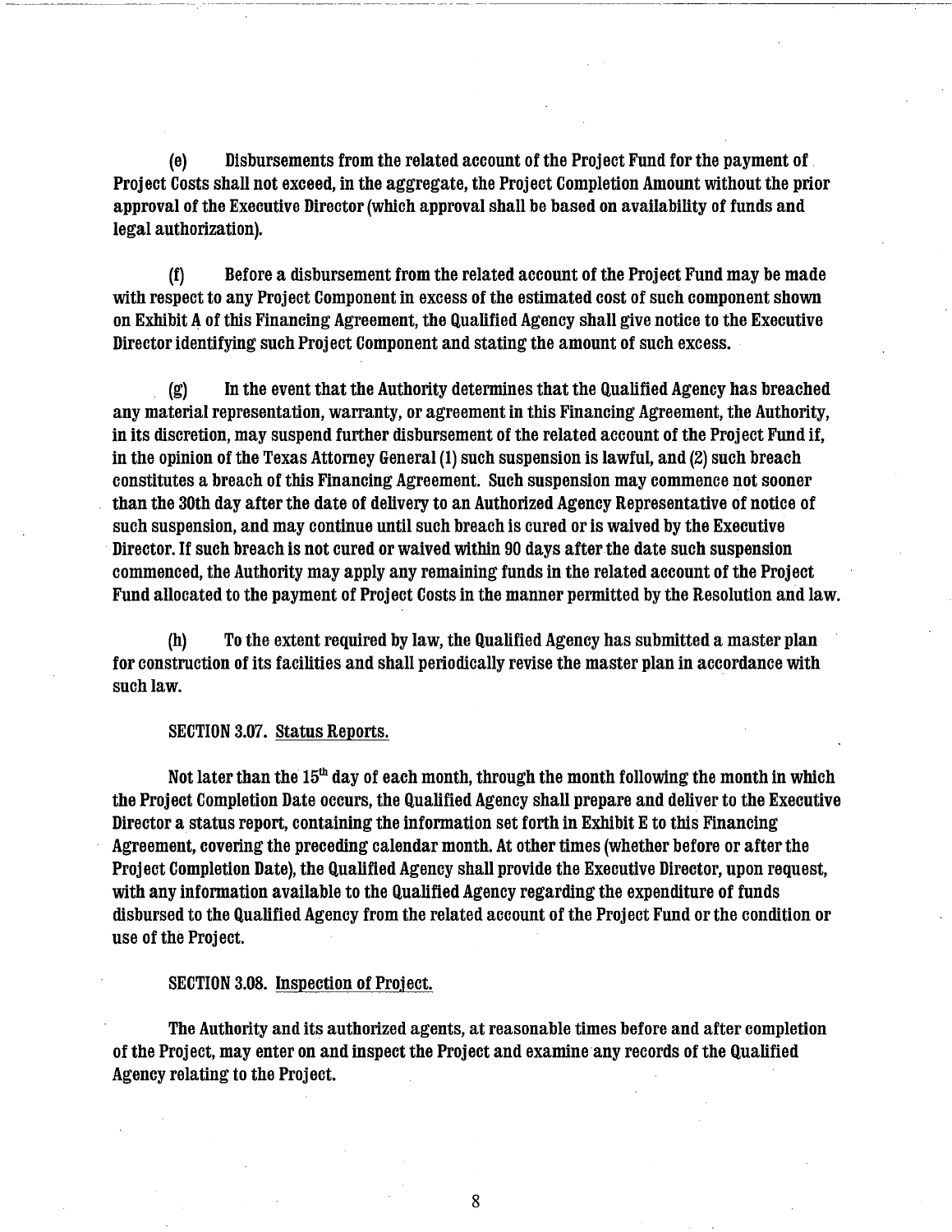#### SECTION 3.09. Completion of Project.

Upon the completion of the Project (or when no further proceeds of the Notes are to be expended for Project Costs), the Qualified Agency shall deliver to the Executive Director a properly completed Project Completion Certificate.

#### SECTION 3.10. Use of Project.

-~ --------~~-----~ ---------

(a) The Qualified Agency may use the Project for any lawful purpose so long as such use does not constitute an Event of Taxability.

(b) The Qualified Agency shall not lease any part of the Project to, or permit any part of the Project to be operated or otherwise used by, an entity other than an agency or political subdivision of the State without the prior approval of the Executive Director. No agreement, whether formal or informal, purporting to authorize any such use of a Project (or part thereof) shall be effective unless and until it has been approved by the Executive Director. The Authority shall direct the Executive Director to approve any proposed arrangement for use of the Project (or a part thereof) by a nongovernmental entity upon obtaining an opinion of Bond Counsel to the effect that such arrangement will not constitute an Event of Taxability.

SECTION 3.1L Authority Not Responsible for Project.

(a) The Authority has no responsibility for the acquisition, construction, equipping, repair, or renovation of the Project or for the operation or maintenance of the Project, provided that a contract with an entity other than an agency or political subdivision of the state to manage or operate the Project (or a part thereof) constitutes the use of the Project, within the meaning of, and is subject to, SECTION 3.10 hereof.

(b) If the Project Fund is insufficient for the payment of all of the Project Costs, the Authority is not responsible for the payment of any Project Costs that cannot be paid from the Project Fund.

SECTION 3.12. Necessity for Project.

The Qualified Agency represents to the Authority that, as of the Closing Date:

(1) the provision of the Project in accordance with the Project Completion Schedule is necessary in order for the Qualified Agency to effectively carry out its lawful duties and functions; and

(2) the Qualified Agency expects that it will use the Project for the purposes for which it is designed for the entire useful economic life of the Project.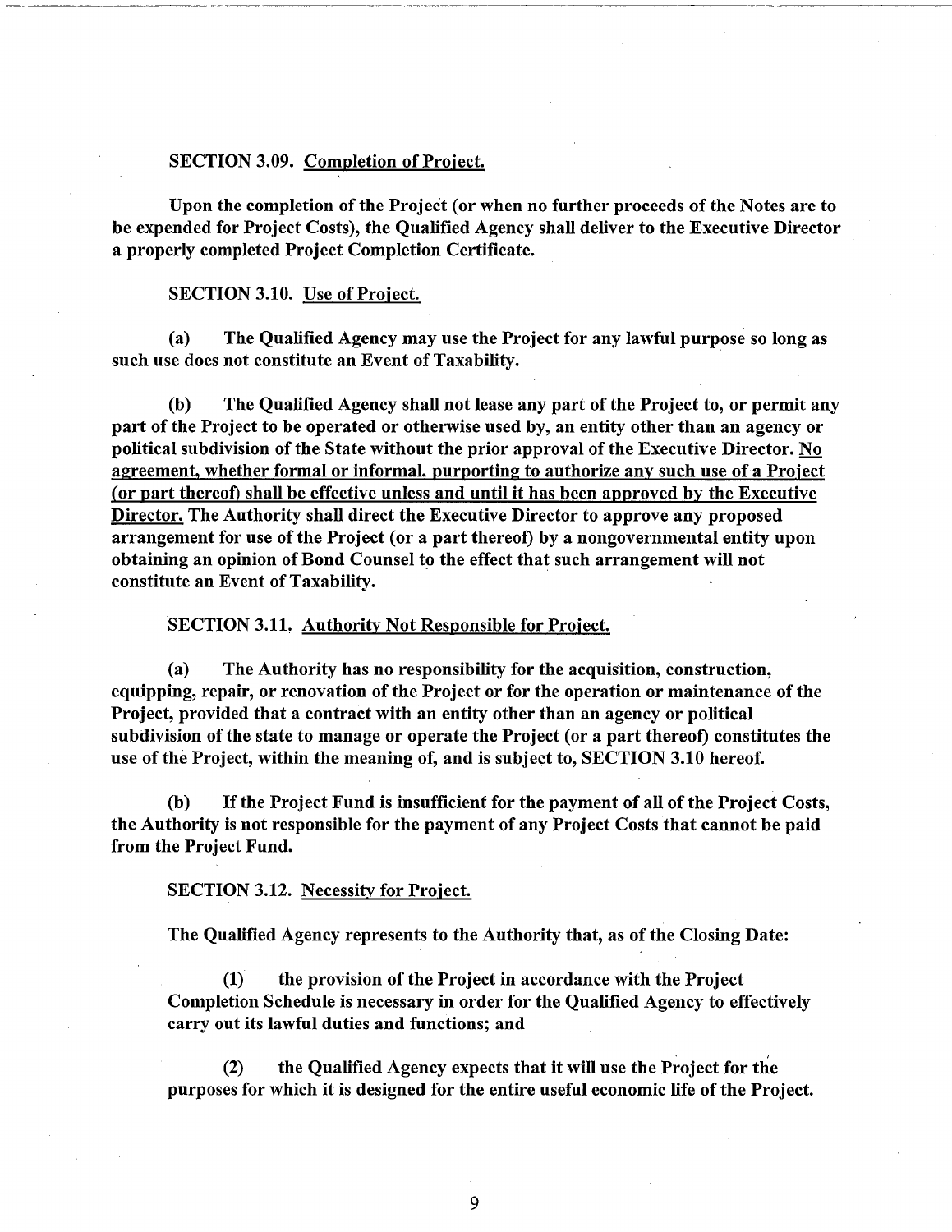## ARTICLE IV

#### THE NOTES

## SECTION 4.01. Issuance of the Notes.

The Authority shall use its best efforts to issue and sell the Notes from time to time in an amount that is sufficient for the Project Completion Amount to be made available in the Project Fund for the payment of the Project Costs.

#### SECTION 4.02. Cooperation by Qualified Agency.

The Qualified Agency shall take the action(s), enter into the agreement(s), provide the certification(s) contemplated by this Financing Agreement, and otherwise cooperate with the Authority and its agents, to effect the lawful issuance and administration of the Notes under this Financing Agreement.

#### SECTION 4.03. Maintaining Tax-Exempt Status of the Notes.

(a) Not to Cause Interest to Become Taxable. The Qualified Agency shall not use, permit the use of, or omit to use Gross Proceeds or any other amounts in a manner which (or take or omit to take any other action which if taken or omitted, respectively), if made or omitted respectively, would cause interest on any Note to be includable in the gross income, as defined in section 61 of the Code, of the owner thereof for federal income tax purposes. The Qualified Agency shall adopt and comply with the provisions of such amendments hereof and supplements hereto as may, in the opinion of nationally recognized bond counsel, be necessary to preserve or perfect such exclusion. Without limiting the generality of the foregoing, the Qualified Agency shall comply with each of the specific covenants in this Section 4.03 at all times prior to the last maturity date of the Notes, whether by stated maturity or earliest redemption, unless and until the Qualified Agency shall have received a written opinion of nationally recognized bond counsel to the effect that failure to comply with such covenant will not adversely affect the excludability of interest on any Note from the gross income of the owner thereof for federal income tax purposes, and thereafter such covenant shall no longer be binding upon the Qualified Agency to the extent described in such opinion, anything in any other part, provision or subsection of this Section 4.03 to the contrary notwithstanding.

(b) No Private Use or Payments. At all times prior to the last maturity date of the Notes, whether by stated maturity or earlier redemption, the Qualified Agency shall neither·

(1) use nor permit the use of Gross Proceeds (or any property acquired, constructed, or improved with Gross Proceeds) in any trade or business carried on by any Person (or in any activity of any Person other than a natural person) other than a state or local government, nor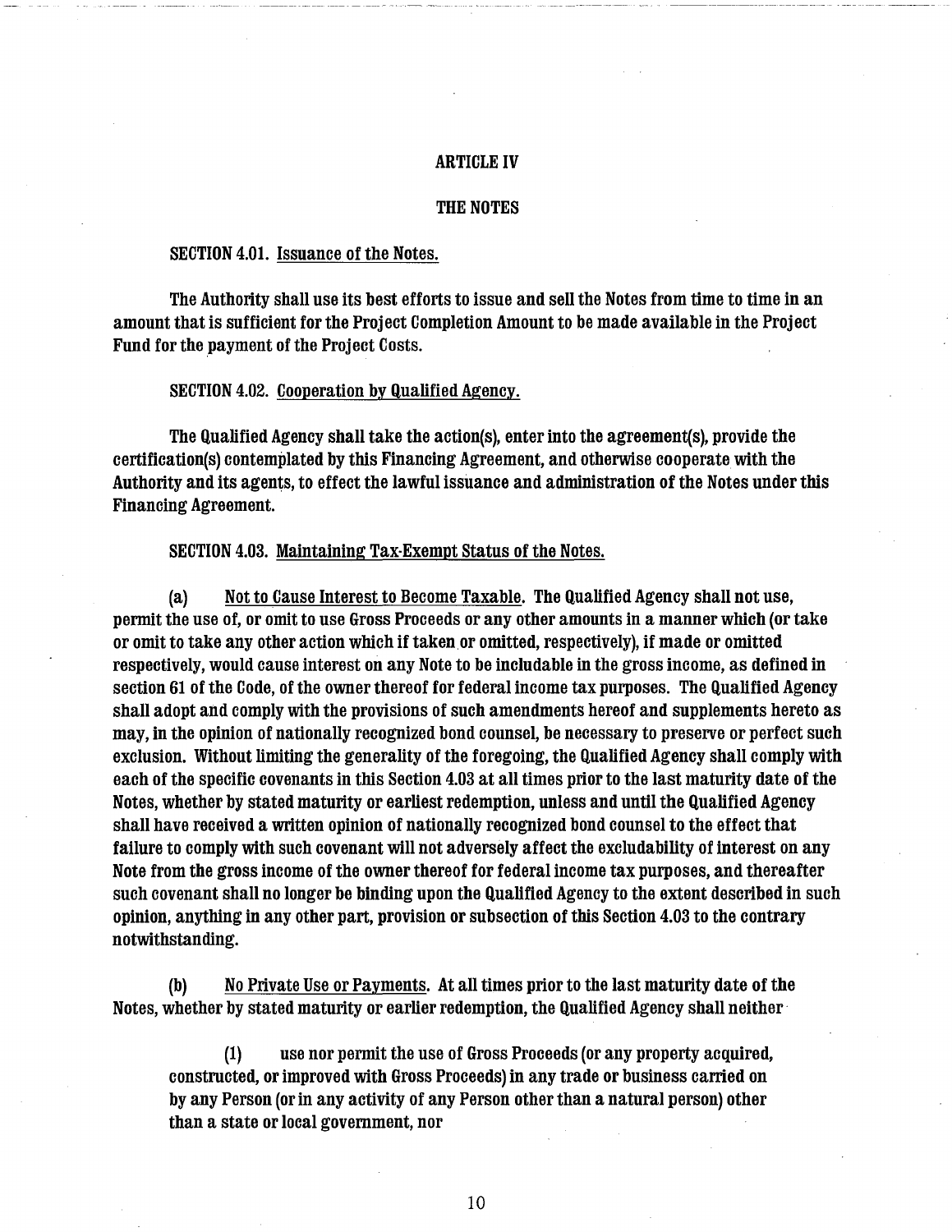(2) directly or indirectly impose or accept any charge or other payment for use of Gross Proceeds (or use of any property acquired, constructed, or improved with Gross Proceeds) in any trade or business carried on by any Person (or in any activity of any Person other than a natural person) other than a state or local government,

unless either (i) such use is merely as a member (and, except possibly for the amount of use and any corresponding rate adjustment, is extended by the Qualified Agency on the same terms as to all other members) of the general public or (ii) such charge or payment consists of taxes of general application within the Qualified Agency or interest earned on temporary Investments acquired with Gross Proceeds pending application of such Gross Proceeds for their intended purposes. For purposes of this Paragraph (b), property is considered to be "used" by a Person if:

> (A) Sale or Lease: it is sold or otherwise disposed of, or leased, to such Person;

(B) Management Contract: it is operated, managed, or otherwise physically employed, utilized, or consumed by such Person, excluding operation or management pursuant to an agreement which meets the conditions described in Internal Revenue Service Regulations 1.141-0 et.seq.

(C) Capacity, Output or Service Commitment: capacity in or output or service from such property is reserved or committed to such Person under a take-or-pay, output, incentive payment, or similar contract or arrangement;

(D) Preferential Service: such property is used to provide service to (or such service is committed to or reserved for) such Person on a basis or terms which (except possibly for the amount of use and any corresponding rate adjustment) are different from the basis or terms on which such service is provided (or committed or reserved) to members of the public generally;

(E) Developer: such Person is a developer and a significant amount of property acquired, constructed, or improved with proceeds from the sale of a series of bonds of which the Notes are a part serves only a limited area substantially all of which is owned by such Person, or a limited group of developers, unless such area is developed and sold to (and occupied by) members of the general public with reasonable speed; or

(F) Other Incidents of Ownership: substantial burdens and benefits of ownership of such property are otherwise effectively transferred to such Person.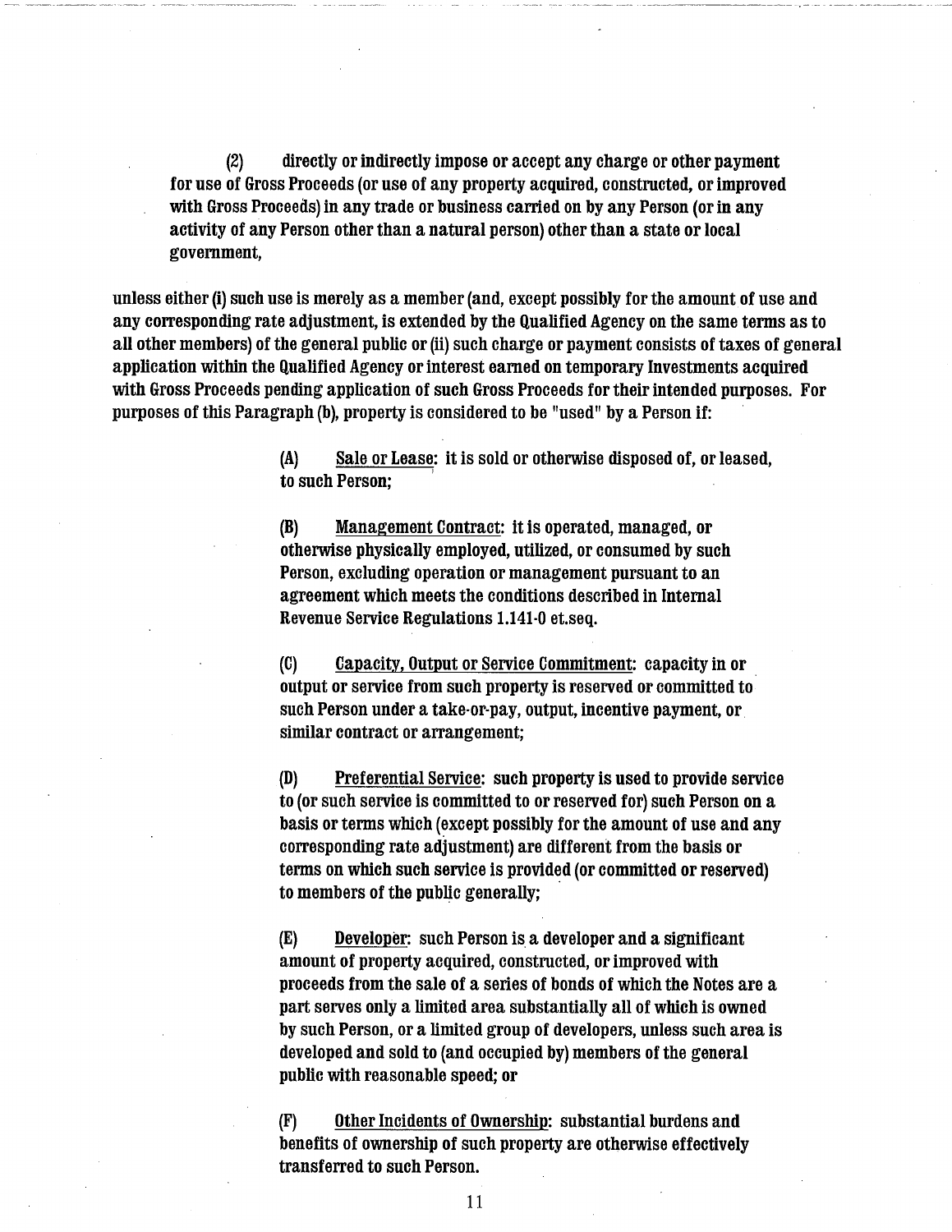but the temporary investment of Gross Proceeds or proceeds of bonds of any series of which the . Notes are a part pending application for their intended purposes shall not constitute "use" of Gross Proceeds or such proceeds.

(c) No Private Loan. The Qualified Agency shall not use Gross Proceeds to make or finance loans to any Person other than a state or local government, excluding loans consisting of temporary investments of Gross Proceeds pending application of such Gross Proceeds for their intended purposes. For purposes of this Paragraph (c), Gross Proceeds are considered to be "loaned" to a Person if (i) property acquired, constructed, or improved with Gross Proceeds or with proceeds from the sale of bonds of the series of which a Note is a part is sold or leased to such Person in a transaction which creates a debt for federal income tax purposes, (ii) capacity in or service from such property is committed to such Person under a take-or-pay, output, or similar contract or arrangement, or (iii) indirect benefits, or burdens and benefits of ownership, of Gross Proceeds or such property are otherwise transferred to such Person in a transaction which is the economic equivalent of a loan.

(d) Promptly upon request, the Qualified Agency shall provide the Executive Director with any information available to the Qualified Agency relating to the expenditure of the proceeds of the Notes by or on behalf of the Qualified Agency or the use of the Project that could have an adverse effect on the tax-exempt status of the Notes.

(e) The Qualified Agency shall timely take such lawful action as requested by the Executive Director to avoid, remedy, or mitigate the effect of an Event of Taxability.

(f) Notwithstanding anything set forth in this Section 4.03, any use, directly or indirectly, including use resulting from any sales agreement, lease agreement, operating agreement or other agreement by an entity other than an agency or political subdivision of the State, shall require, in accordance with Section 3.10 of this Financing Agreement the prior written approval of the Executive Director, as contemplated by such Section 3.10 of this Financing Agreement.

## SECTION 4.04. Arbitrage Rebate.

(a) · The Qualified Agency shall timely take such lawful action as requested by the Executive Director to avoid or mitigate the obligation to make payments to the United States government under section 148(f) of the Code, unless an Authorized Agency Representative certifies to the Authority that the requested action is not practicable.

(b) If the Qualified Agency fails to cause Note proceeds to be expended within the time periods set forth in the Project Completion Schedule, the Executive Director may inquire as to the nature of such failure and the extent to which it is expected to continue.

(c) The Qualified Agency shall use its best efforts to expend all funds necessary to complete its Project within the two-year expenditure period set forth in section  $148(f)(4)(C)$  of the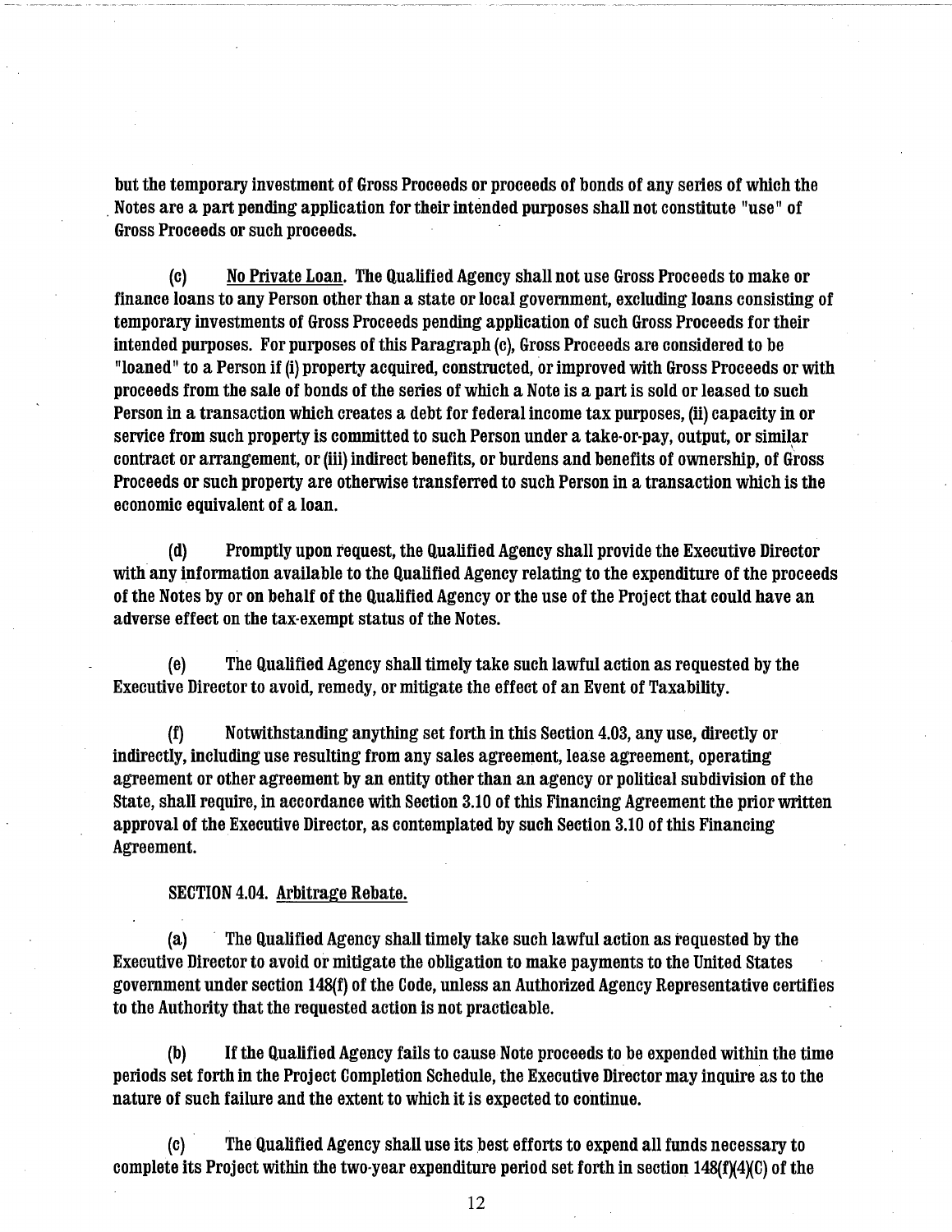Code as follows: (i) 10 percent of the funds within the 6-month period beginning on the date the Notes are issued; (ii) 45 percent of the funds within the 1-year period beginning on such date; (iii) 75 percent of such funds within the 18-month period beginning of such date; and (iv) 100 percent of such funds within the 2-year period beginning on such date. If a portion of the Project Completion Amount will remain unexpended as of the close of the two-year period beginning with the Closing Date (or such other period as specified by the Executive Director), the Qualified Agency, not later than the close of such period, shall notify the Executive Director of the amount of such unexpended funds and the purpose(s) for which such funds are being retained in the Project Fund after such period.

## SECTION 4.05. Disclosure Documents.

(a) The Qualified Agency shall provide the Authority, promptly upon request, with available information relating to the Qualified Agency or the Project that the Executive Director determines appropriate for inclusion in the Disclosure Documents. The Qualified Agency authorizes the Authority to include any such information in the Disclosure Documents.

(b) The Qualified Agency shall provide the Authority with certification of an Authorized Agency Representative to the effect that the information contained in the Disclosure Documents provided by the Qualified Agency is accurate and does not omit any information necessary to make the information provided not misleading.

(c) The Qualified Agency authorizes the Authority and any offeree or purchaser of the Notes to rely on the information and certifications provided by the Qualified Agency under this section. The Notes will not be issued unless the information and certifications requested under this section have been provided by the Qualified Agency.

#### ARRTICLE V

#### PARTICULAR AGREEMENTS

#### SECTION 5.01. Recordkeeping.

The Executive Director shall retain, as official records of the Authority, all Disbursement Certificates, the Project Completion Certificate, and all periodic Project status reports submitted by the Qualified Agency pursuant to this Financing Agreement.

## SECTION 5.02. Indemnification of Qualified Agency.

The Qualified Agency represents that, subject to applicable law, it intends that each Facility Contract providing for payment of goods or services exceeding \$25,000 will require indemnification of the Qualified Agency. The Qualified Agency will be provided with insurance, a surety bond, or other form of financial assurance, from a financially sound provider, that assures performance under such Facility Contract with respect to such indemnification, unless the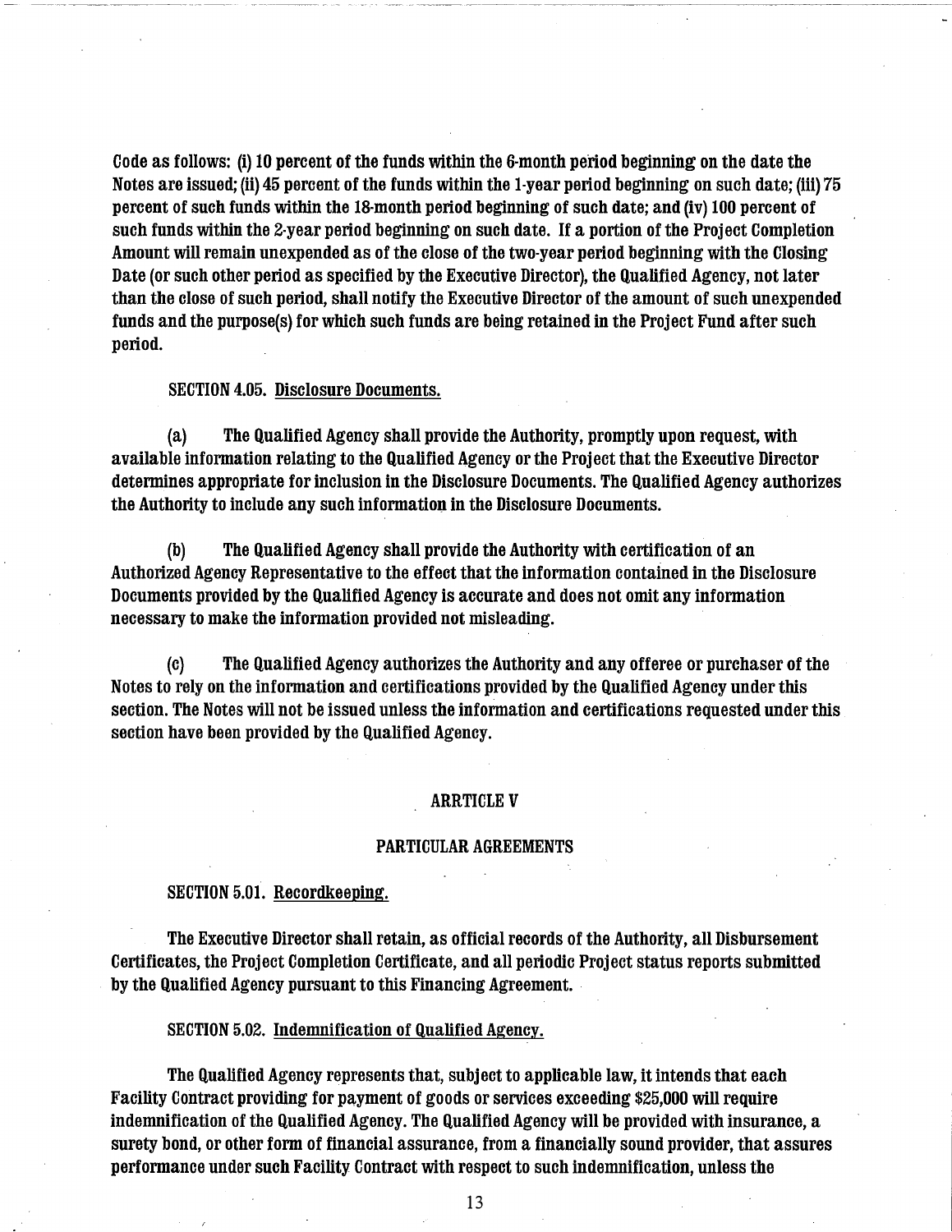Qualified Agency detennines that such financial assurance is not necessary or is required in a reduced amount.

## SECTION 5.03. Availability of Other Funding.

As of the Closing Date, the Qualified Agency represents that no funds (other than funds . derived from note proceeds) have been appropriated to the Qualified Agency for the biennium in which the Notes are issued for application to the payment of Project Costs that are to be paid with the proceeds of the Notes. It is understood and agreed, however, that the Qualified Agency may apply funds other than bond proceeds for payment of Project Costs in compliance with applicable law.

## SECTION 5.04. Real Property.

The Qualified Agency represents that, subject to applicable law, it does not intend to acquire real property at a purchase price in excess of \$25,000 unless:

(1) such property is suitable for the Qualified Agency's intended use and has no defect or condition (including, without limitation, pollution or hazardous waste defects) that would jeopardize such use; or

(2) the Qualified Agency determines that, notwithstanding such nonsuitability, defect, or condition (as applicable), such acquisition is appropriate.

#### SECTION 5.05. Title Insurance.

The Qualified Agency represents that, subject to applicable law, it does not intend to acquire any real property at a purchase price in excess of \$25,000 unless:

(1) the Qualified Agency's title to such property is insured by title insurance in an amount not less than the purchase price paid by the Qualified Agency, subject to standard printed exceptions, with only those changes thereto normally required by a prudent purchaser; or

(2) the Qualified Agency detennines that the acquisition of such real property without such title insurance is appropriate.

#### SECTION 5.06. Project Design.

The Qualified Agency represents that the Project has been (or will be) designed to satisfy all of the purposes that the Qualified Agency intends the Project to serve, and that the Qualified Agency has used (or will use) all reasonable efforts to design the Project so that the Project will be provided, and can be operated, at such reasonable cost as is consistent with applicable legal requirements and the sound business judgment of the Qualified Agency.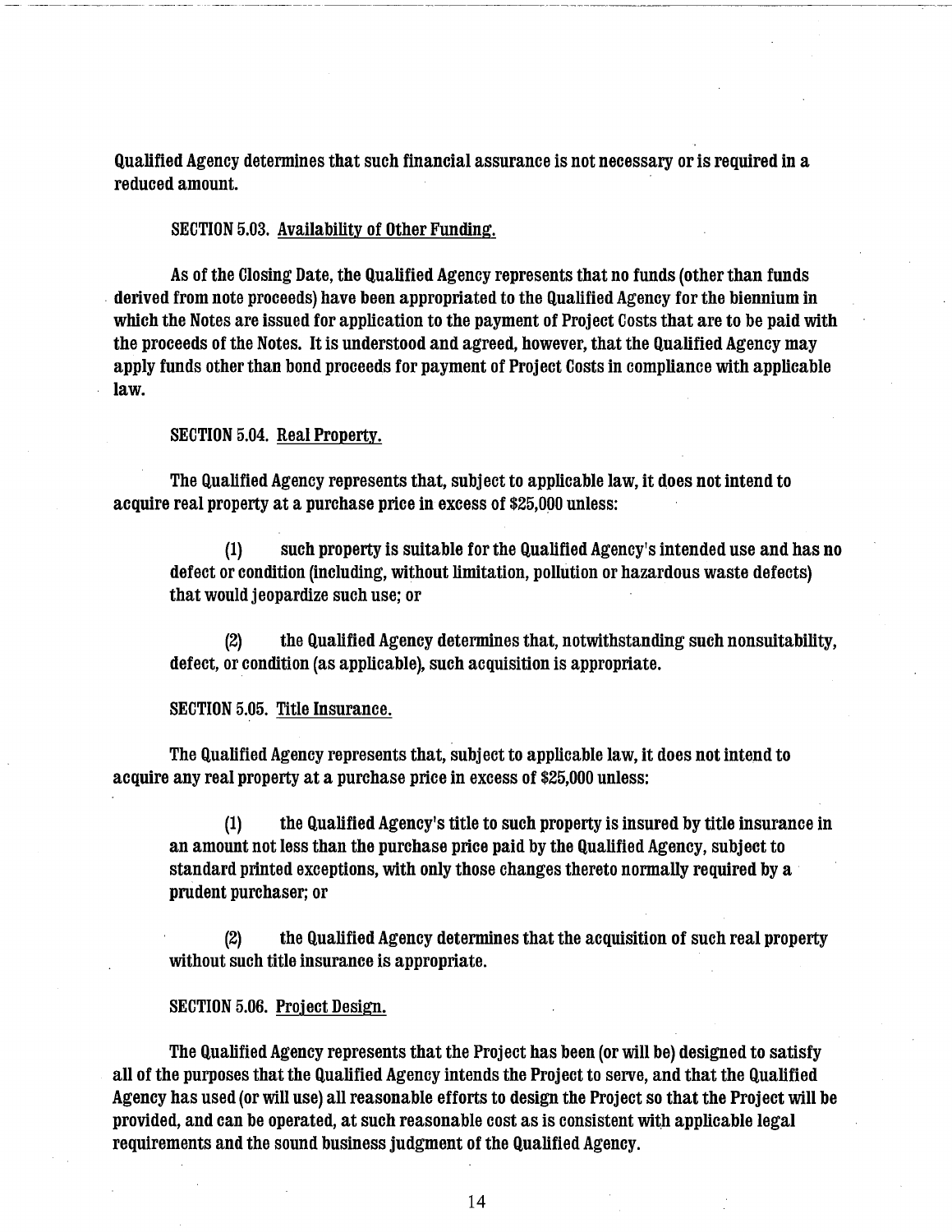### ARTICLE VI

### MISCELLANEOUS PROVISIONS

### SECTION 6.01. Term of Agreement.

This Financing Agreement shall take effect upon its delivery by the parties hereto and shall remain in effect until the Notes have been fully paid or until no more periodic status reports are required from the Qualified Agency under this Financing Agreement, whichever is the later to occur.

SECTION 6.02. Amendment.

The Authority and the Qualified Agency, by mutual agreement, may amend this Financing Agreement if, before the amendment takes effect:

(1) the Qualified Agency obtains an opinion of its legal counsel to the effect that such amendment is permitted under the Agency Act and other law governing the Qualified Agency; and

(2) either of the following requirements is satisfied:

(A) the Authority obtains an opinion of Bond Counsel to the effect that such amendment will not constitute an Event of Taxability, violate the Authorizing Law or the Resolution, or adversely affect the rights of the owners of the Notes thereunder, or

(B) the owners of at least a majority in aggregate principal amount of the outstanding Notes affected by such amendment consent thereto.

#### SECTION 6.03. Notices and Other Communications.

(a) Notices, certificates, approvals, and other communications under this Financing Agreement shall be in writing and delivered by United States mail, postage paid, by telex, telegram, or other electronic transmission, or by express or personal delivery, addressed as follows:

(1) if to the Qualified Agency:

Texas Parks and Wildlife Department 4200 Smith School Road Austin, Texas 78744

Attention: Executive Director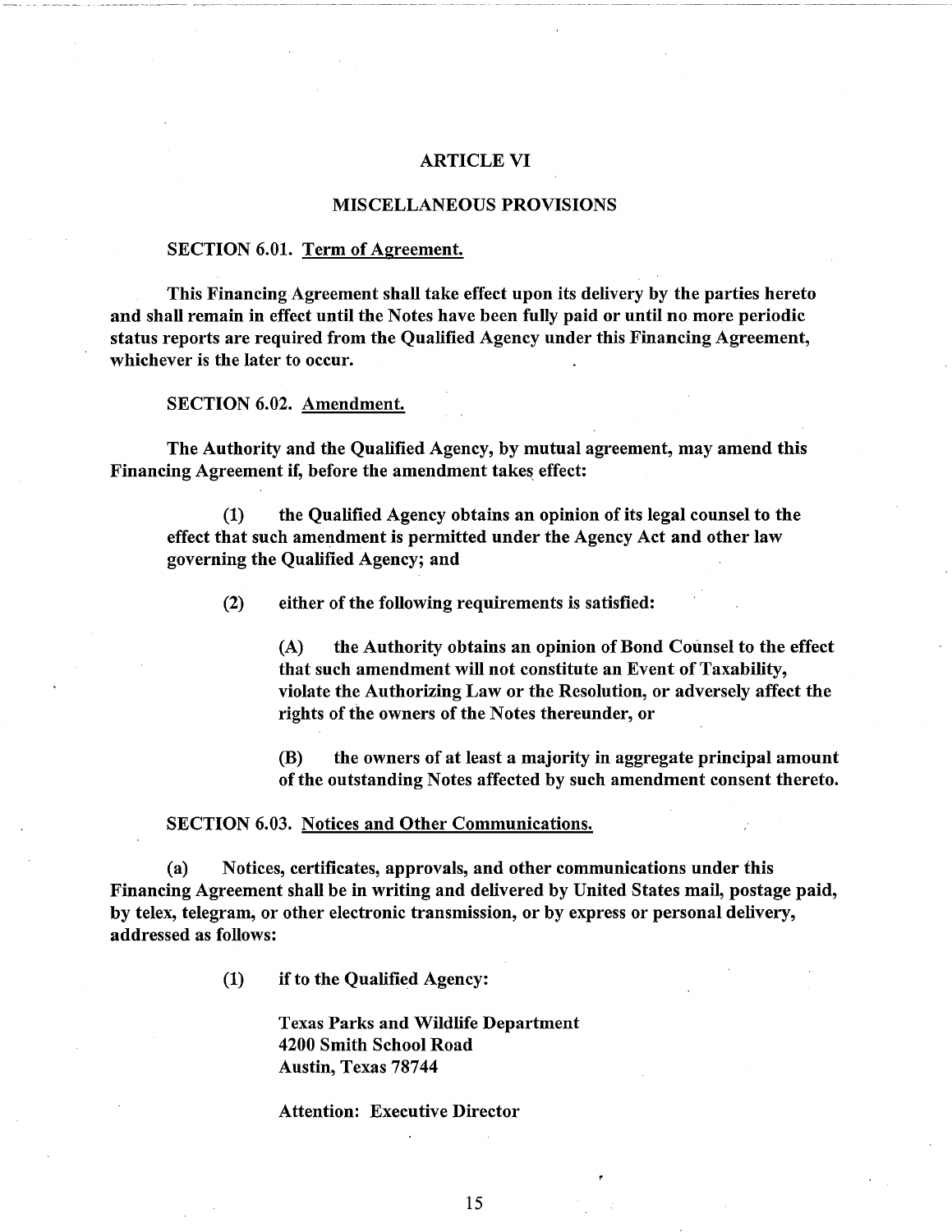(2) if to the Authority:

Texas Public Finance Authority 300 West 15th Street, Suite 411 Austin, Texas 78701

Attention: Executive Director

(3) if to the Comptroller of Public Accounts:

Comptroller of Public Accounts -Treasury Operations P.O. Box 12608 Capitol Station Austin, Texas 78711

#### Attention: Director, Cash Management Division

(b) Any such party may designate any additional or different address to which communications under this Financing Agreement shall be delivered by giving at least five days' advance notice thereof to the affected party.

(c) Any communication delivered by mail in compliance with this section is deemed to have been delivered as of the date of deposit in the mail.

(d) A provision of this Financing Agreement that provides for a different method of giving notice or otherwise conflicts with this section supersedes this section to the extent of the conflict.

SECTION 6.04. Exclusive Benefit.

This Financing Agreement shall inure to the exclusive benefit of and be binding on the Authority, the Qualified Agency, and their respective successors.

SECTION 6.05. Severability.

If any part of this Financing Agreement is ruled unenforceable by a court of competent jurisdiction, this Financing Agreement shall remain operable to the fullest extent possible under the application of such ruling.

SECTION 6.06. Conflict with Memorandum.

In the event of a conflict between this Financing Agreement and the Memorandum, this Financing Agreement shall supersede the Memorandum to the extent of the conflict.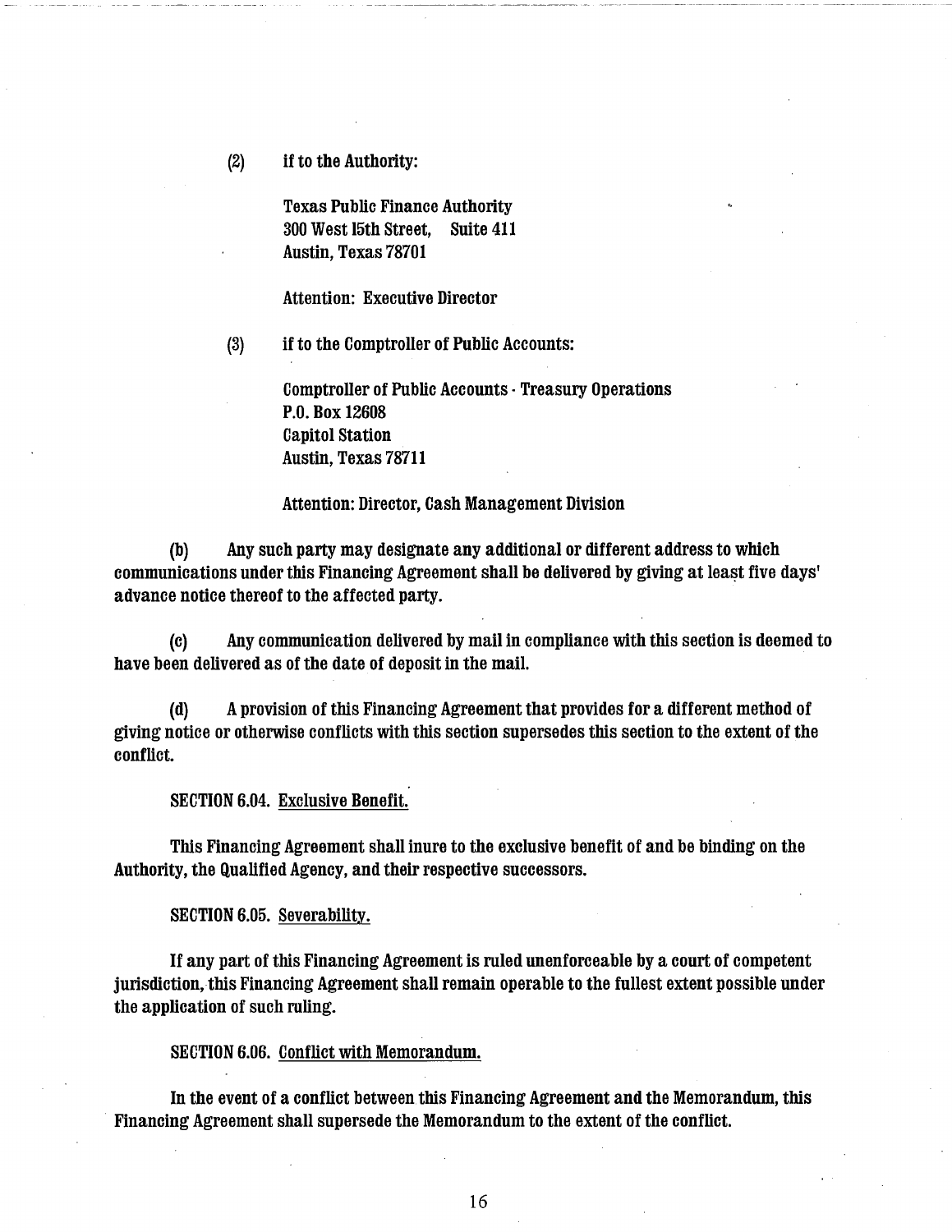## SECTION 6.07. Counterparts.

This Financing Agreement may be executed in multiple counterparts, each of which shall be an original and all of which shall constitute one and the same document.

## SECTION 6.08. Governing Law.

This Financing Agreement shall be governed by and construed in accordance with the law of the State of Texas.

IN WITNESS WHEREOF, the parties have caused this Financing Agreement to be executed by their respective duly authorized officers as of the date first above written.

### TEXAS PUBLIC FINANCE AUTHORITY

 $By:$   $\left\vert \text{Uniluh} \right\vert$  (Edevard

TEXAS PARKS AND WILDLIFE DEPARTMENT By:

**Carter Smith** Executive Director

Kimberly K. Edwards Executive Director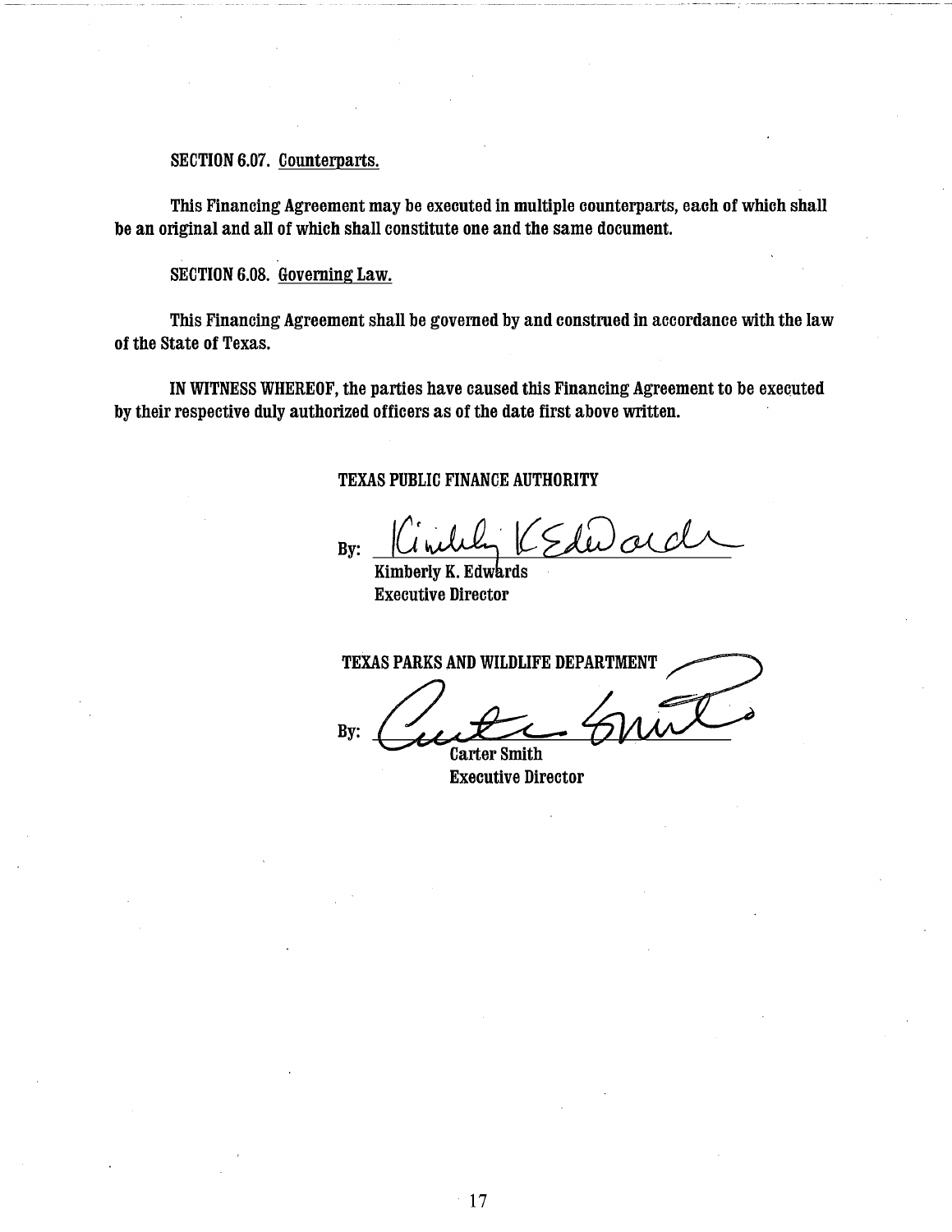#### **EXHIBIT A TO THE**   $\hat{\mathcal{A}}$ **FINANCING AGREEMENT**

|                               |                                                         | Estimated Useful |
|-------------------------------|---------------------------------------------------------|------------------|
| Location                      | Project Component Description                           | Life (Years)     |
| Bastrop SP                    | Replace Electrical System in the CCC Built Refectory    | 25               |
| Bastrop SP                    | Repair Roof on CCC built Warehouse                      | 25               |
| Big Spring SP                 | Build CXT restroom to comply with ADA                   | 25               |
| Cedar Hill SP                 | ADA renovations for restrooms and park headquarters     | 25               |
| Choke Canyon SP - Calliham.   | Water Treatment Plant repairs                           | 25               |
| Unit                          |                                                         |                  |
| Daingerfield SP               | Connect Wastewater System to Local Municipality         | 50               |
| Daingerfield SP               | Repair deteriorated CCC built buildings                 | 20               |
| Enchanted Rock SNA            | Waste Water system repair/replacement                   | 25               |
| Falcon SP                     | Water waste water project                               | 25               |
| Fort Richardson SHS           | Renovate HQ, entry to HQ and parking to comply with     | 25               |
|                               | ADA                                                     |                  |
| Fort Richardson SHS           | Renovate pavilion, picnic sites and restroom to comply  | 20               |
|                               | with ADA                                                |                  |
| Garner SP                     | Repair and renovate CCC cabins                          | 25               |
| Garner SP                     | Replace non-compliant restroom                          | 25               |
| Huntsville SP                 | Replace Three Existing and Non-Accessible Restrooms     | $25^{\circ}$     |
| Lake Brownwood SP             | Connect park to Brooksmith Water System                 | 50               |
| Lake Casa Blanca SP           | Multiple Restroom Replacements                          | 25               |
| Lake Corpus Christi SP        | Repair Collapsed Retaining Wall                         | 15               |
| Lake Somerville SP - Birch    | Repairs and Renovations to Comply with ADA at Park      | 25               |
| Creek                         |                                                         |                  |
| Lake Somerville SP - Birch    | Replace Two Deteriorated Restrooms                      | 25               |
| Creek                         |                                                         |                  |
| Lake Somerville SP - Nails    | Replace One Deteriorated Restroom                       | 25               |
| Creek Unit                    |                                                         |                  |
| Lake Whitney SP               | ADA replacements to recreation hall and screen shelters | 25               |
| Lake Whitney SP               | Repair Non-Compliant Water/Wastewater System            | 25               |
| Lake Whitney SP               | Replace Restroom #5 to comply with ADA                  | 25               |
| Longhorn Cavern SP            | Re-roof, renovations and Asbestos abatement             | 25               |
| Longhorn Cavern SP            | Replace Cavern Lighting System                          | 20               |
| Lyndon B. Johnson SHS         | Repair Danz Cabins                                      | 20               |
| Martin Creek Lake SP          | Electric Service Transfer                               | 25               |
| Mission Tejas SHS             | Replace Deteriorated Pedestrian Bridges and Renovate    | $\overline{15}$  |
|                               | <b>Existing Trail System</b>                            |                  |
| Mission Tejas SHS             | Repair Historic Features                                | 20               |
| Palo Duro Canyon SP           | Engineering Study for Alternative Water Supply Options  | NA               |
|                               | for Palo Duro Canyon State Park                         | $\bar{\gamma}$   |
| Palo Duro Canyon SP           | Repairs and renovations of Sagebrush Camp Loop to       | 20               |
|                               | comply with ADA                                         |                  |
| Palo Duro Canyon SP           | Repairs and renovations to comply with ADA at park      | 20               |
|                               | headquarters                                            |                  |
| Palo Duro Canyon SP           | Repairs and renovations to Chinaberry day use area to   | 20               |
|                               | comply with ADA at park                                 |                  |
| Possum Kingdom SP             | ADA renovations for six cabins                          | 20               |
| Possum Kingdom SP             | Connect Water System to Public Water Supply             | 50               |
| Ray Roberts Lake SP - Isle du | Repair Floating Wave Break                              | 15               |
| Bois Unit                     |                                                         |                  |
| Ray Roberts Lake SP -         | Repair Wave Break                                       | 15               |
| Johnson Branch Unit           |                                                         |                  |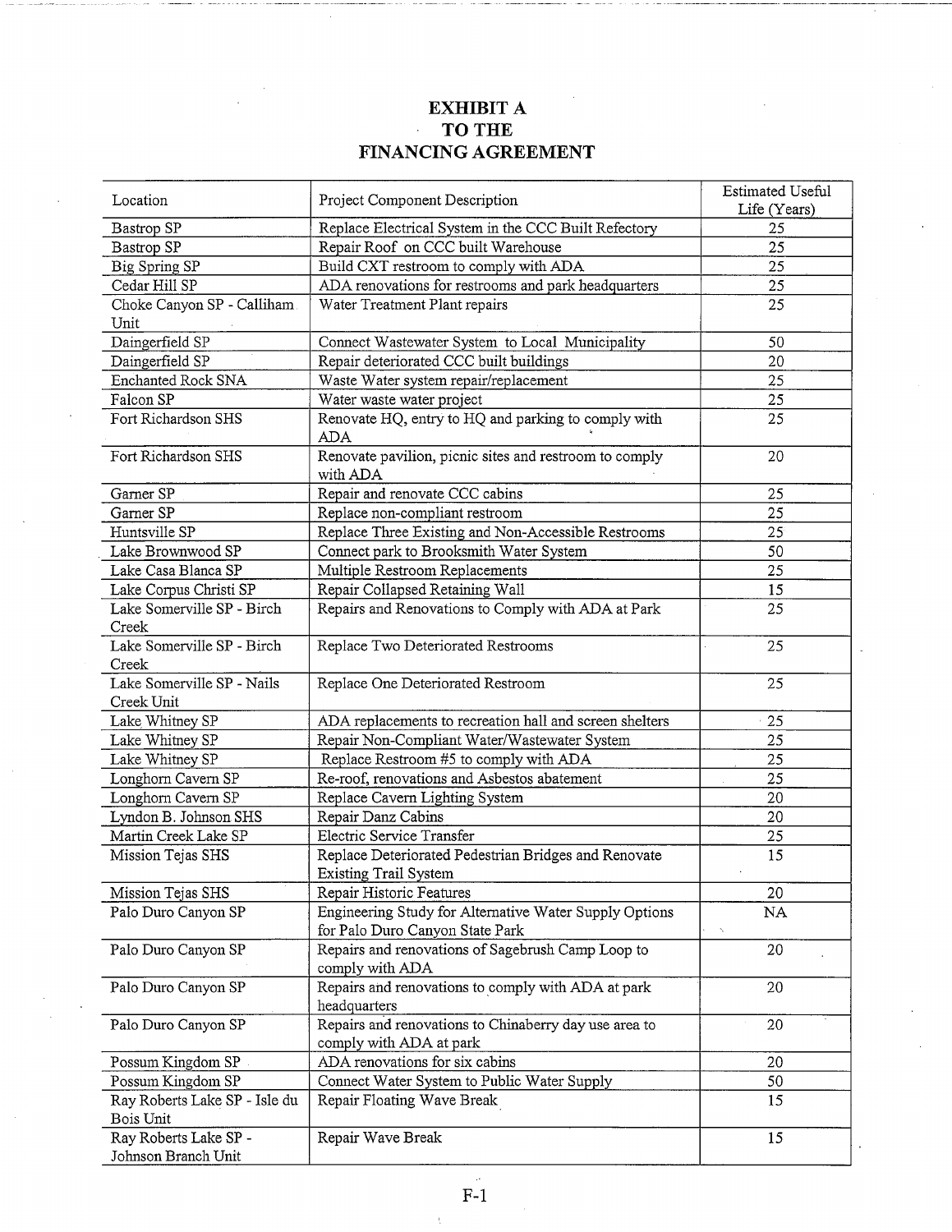| Location                     | Project Component Description                       | <b>Estimated Useful</b><br>Life (Years) |
|------------------------------|-----------------------------------------------------|-----------------------------------------|
| San Jacinto Battleground SHS | Phase 2 Wastewater Treatment Repair/Replacement     | 25                                      |
| South Llano River SP         | Remove Underground Fuel Storage Tank                | NA                                      |
| Tyler SP                     | CCC Structures: Concession - Garage - CCC Residence | 20                                      |
| Tyler SP                     | Residence #2 Electrical Upgrade Project             | 20                                      |
| Tyler SP                     | 1992 ADA Transition Plan - Rebuild Park Playgrounds | 20                                      |
|                              | Project                                             |                                         |
| Tyler SP                     | Renovations to Cedar Point Camp Area                | 20                                      |
| Tyler SP                     | 1992 ADA Transition Plan - Replace Restrooms (Black | 20                                      |
|                              | Jack / Red Oak)                                     |                                         |
| Wyler Aerial Tramway         | Replace Tramway main drive motor                    | 10                                      |
| Department-Wide              | Miscellaneous Capital Projects                      | 15-50                                   |

 $\ddot{\zeta}$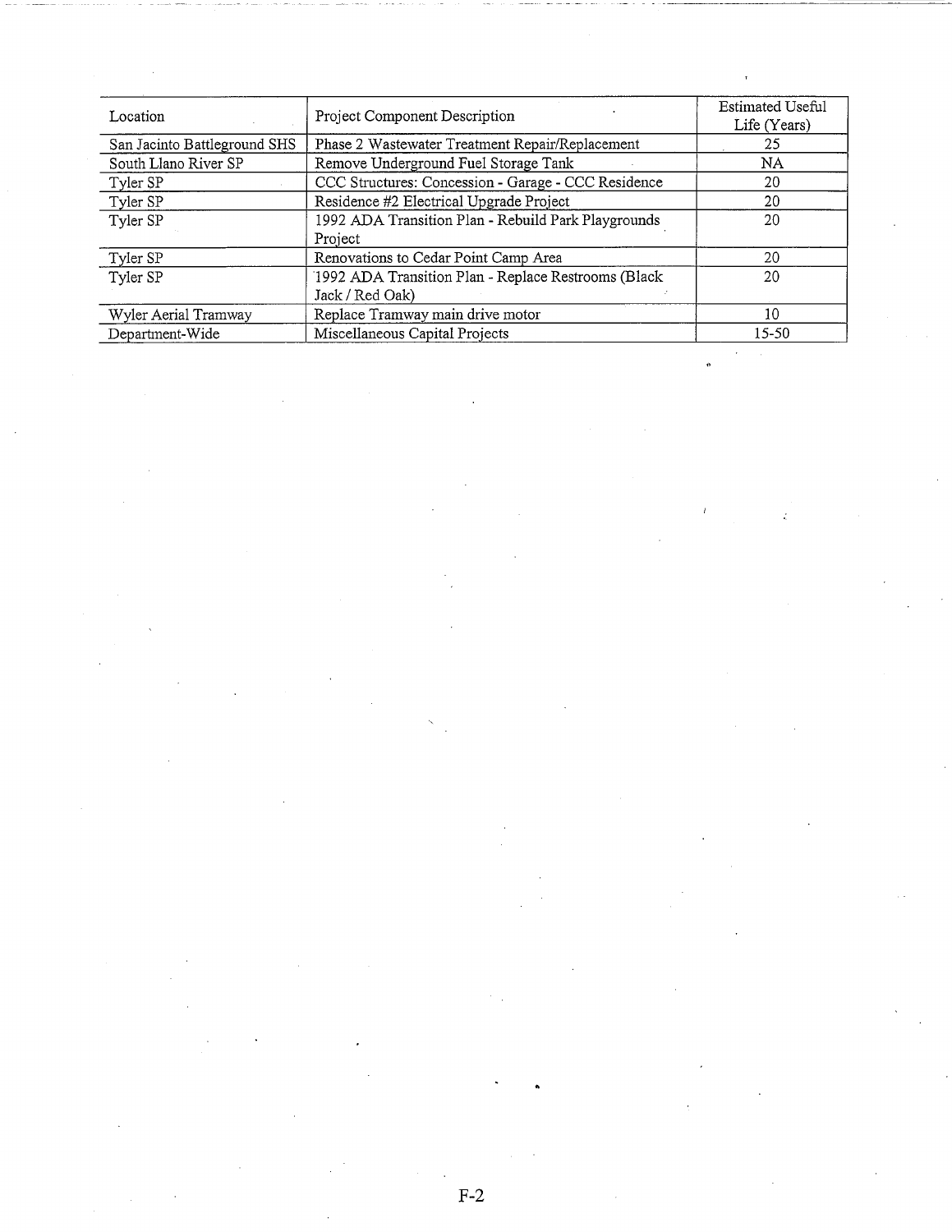# EXHIBIT B TO THE FINANCING AGREEMENT

# PROJECT COMPLETION SCHEDULE

# EXPENDITURE PERIOD

# PROJECT EXPENDITURES EACH PERIOD

| Aug 2008 - Jan 2009  | \$1,156,527  |
|----------------------|--------------|
| Feb 2009 - July 2009 | 1,891,888    |
| Aug 2009 - Jan 2010  | 3,253,267    |
| Feb 2010 - July 2010 | 4,268,015    |
| Aug 2010 - Jan 2011  | 3,306,629    |
| Feb 2011 - July 2011 | 2,188,458    |
| Aug 2011 - Nov 2011  | 935,215<br>ï |
|                      |              |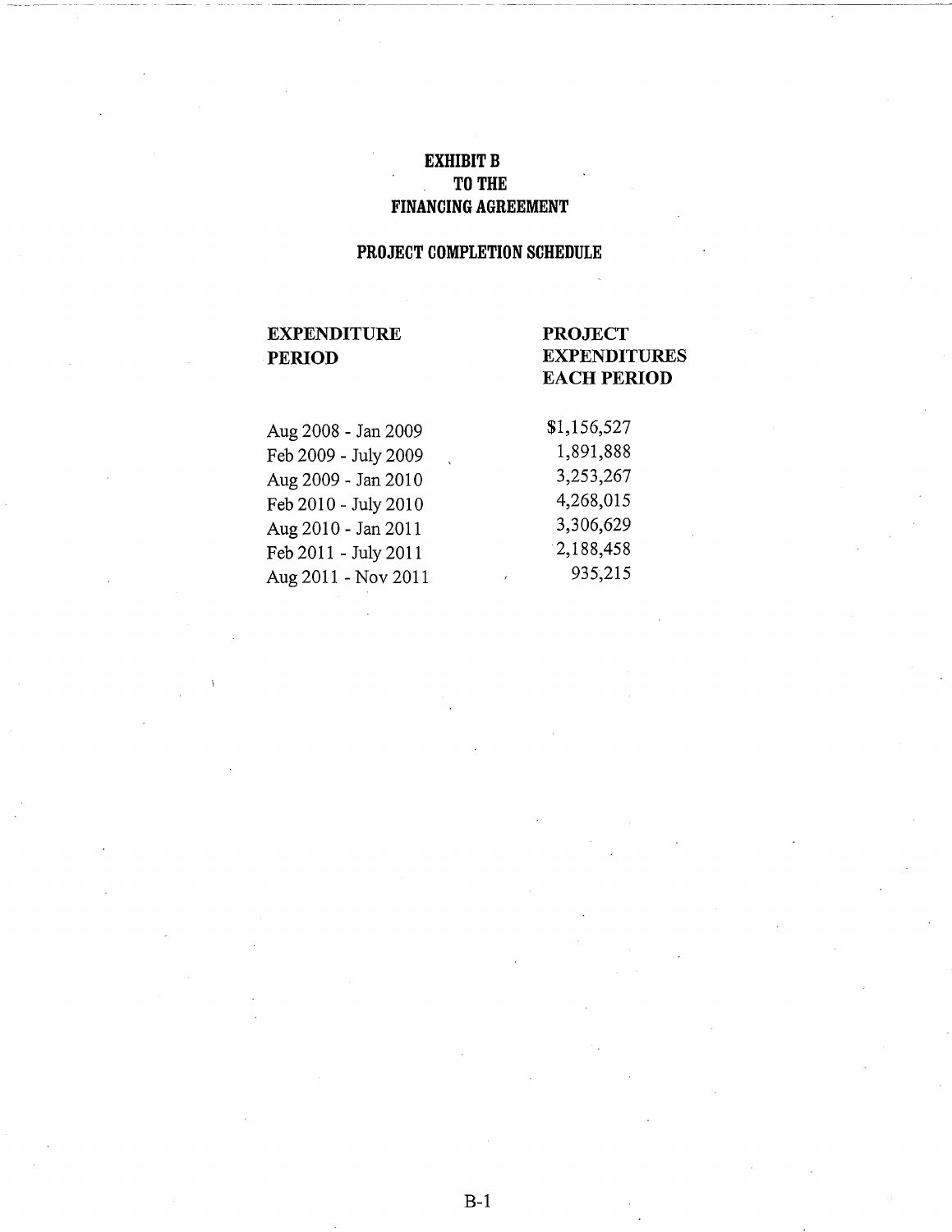# EXHIBIT C to the Financing Agreement

## Governmental Project Approvals

As of the Closing Date, the following licenses, permits, and other governmental approvals necessary to complete the Project have not been obtained [*describe each such approval (e.g., utility* easement), stating for each (1) the identity of the Project facility (or facilities) for which such approval is required, (2) the primary requirements necessary to obtain such approval, and *(3)* the date that such approval is expected to be obtained]:

None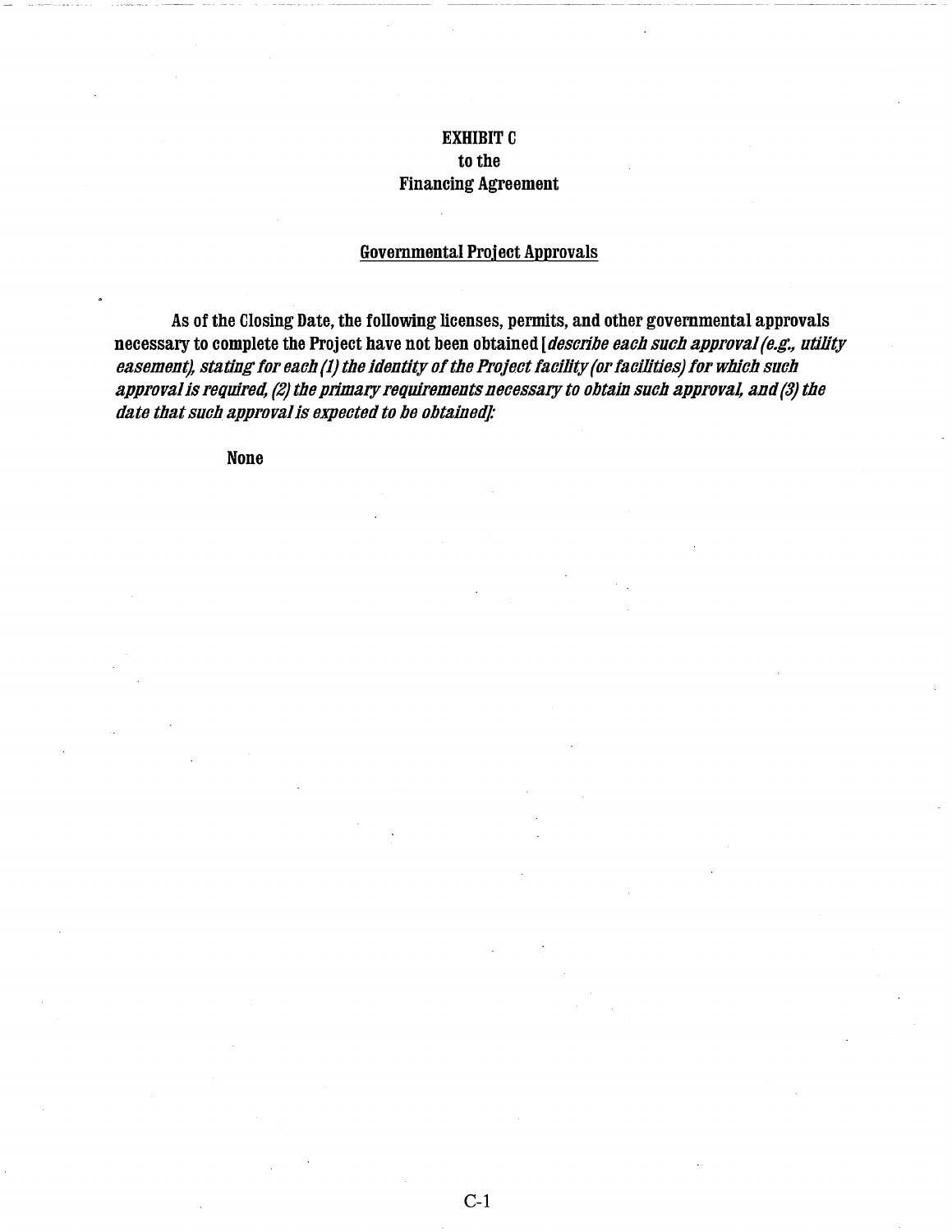## EXHIBIT D to the Financing Agreement

## DISBURSEMENT CERTIFICATE

The undersigned hereby certifies, on behalf of the the control of the "Qualified" Agency"), as follows:

(a) The capitalized terms in this Certificate that are not herein defined shall have the meanings defined in the Financing Agreement, dated as of , between the Qualified Agency and the Texas Public Finance Authority.

(b) The Qualified Agency (Agency No. ) requests a disbursement from the Project Fund to pay Project Costs in the aggregate amount of \$ . The aggregate of all disbursements (including this disbursement) from the Project Fund requested by the Qualified<br>Agency to date is \$\_\_\_\_\_\_\_\_\_\_\_\_\_\_\_\_\_\_. Agency to date is \$

(c) Except as previously disclosed in writing to the Executive Director, the Qualified Agency is not in breach of any representation, warranty, or agreement in the Financing Agreement.

(d) The Qualified Agency reasonably expects to submit payment vouchers, in the aggregate amount of the disbursements requested by this Certificate, for the payment of the Project Costs for which disbursement is requested, within days after the date of submission of this Certificate to the Authority.

(e) For each item of Project Costs for which a disbursement of funds is requested, state the following information [attach separate sheet if necessary]:

| Program<br>Cost<br>Account | Appropriated<br>Fund No. (D22<br>Profile) | Agency Fund<br>No.<br>(D23 Profile) | Agency<br>General<br>Ledger<br>Account | Approp. Year | Amt of<br>Disbursement | Project<br>Identification |
|----------------------------|-------------------------------------------|-------------------------------------|----------------------------------------|--------------|------------------------|---------------------------|
|                            |                                           |                                     |                                        |              |                        |                           |

IN WITNESS WHEREOF, the undersigned executes this Certificate on the date shown below.

By:<br>Authorized Agency Representative

Date: -------------

D-1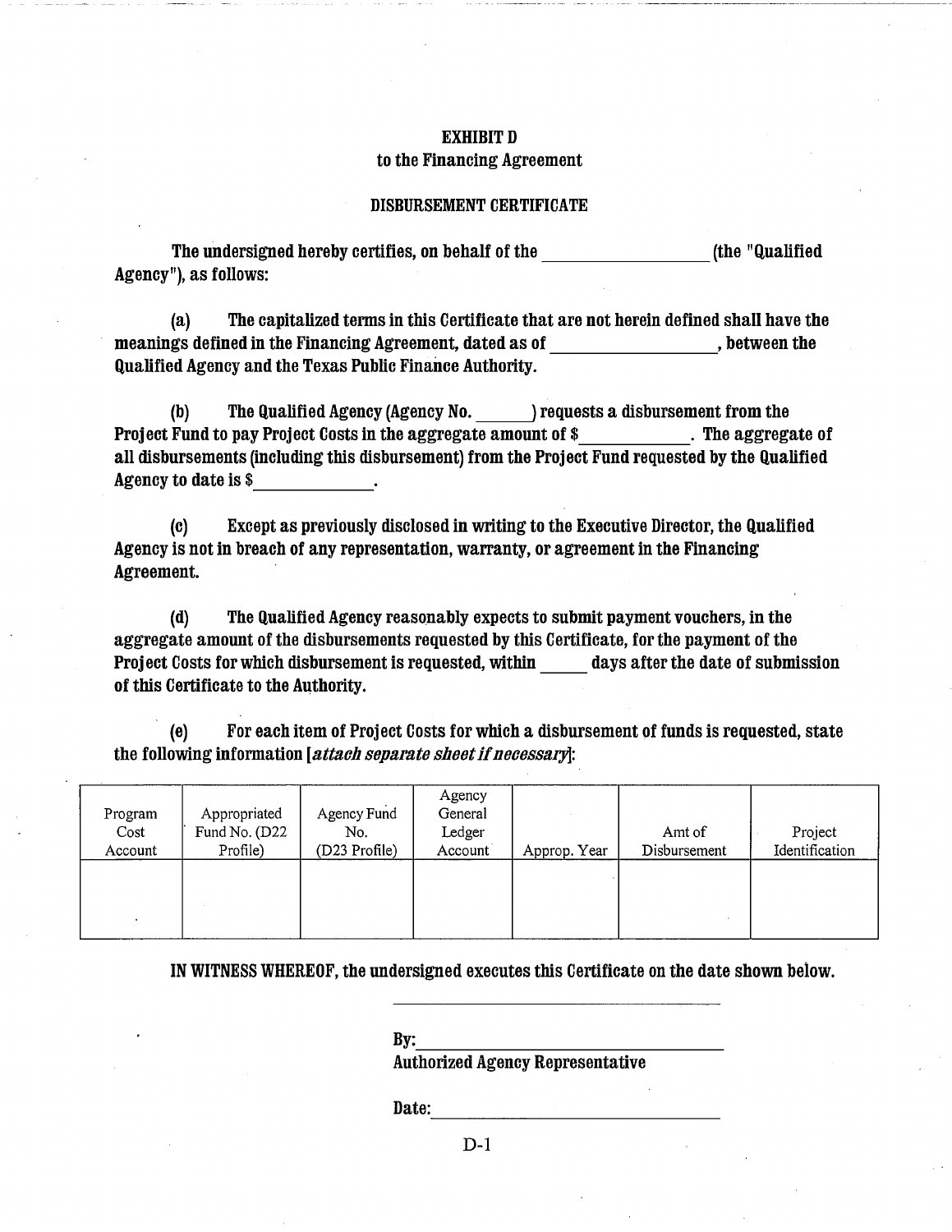## EXHIBIT E to the Financing Agreement

## Monthly Status Report Information

The monthly status report prepared by the Qualified Agency pursuant to this Financing Agreement shall contain the following information with respect to the Project:

(1) identity of the Project Components (name, ID no., etc.) and the original date on which such Project Components were first financed hereunder; (2) fund number(s); (3) the budget amount for the Project Components (including adjustments, if any); (4) description of work category; (5) amount expended for reporting month; (6) total amount expended to date; (7) amount encumbered; (8) available balance; (9) percent work complete; (10) percent funds expended; and (11) narrative identifying any problems (including, without limitation, delays and cost overruns) and indicating whether such problems will substantially alter work schedule or costs.